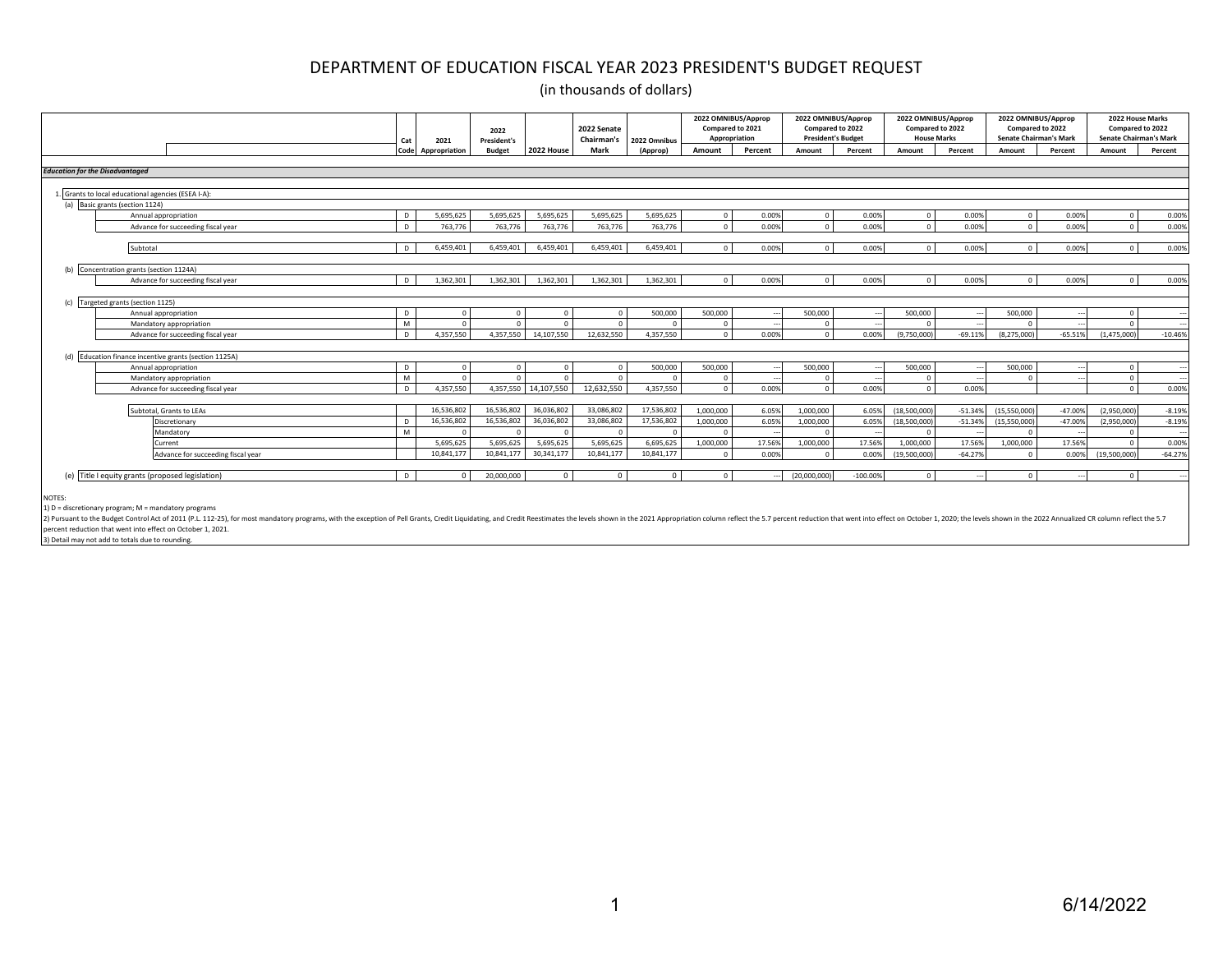|                                                                          | Cat  | 2021          | 2022<br><b>President's</b> |            | 2022 Senate<br><b>Chairman's</b> | 2022 Omnibus | 2022 OMNIBUS/Approp<br>Compared to 2021<br>Appropriation |         | 2022 OMNIBUS/Approp<br>Compared to 2022<br><b>President's Budget</b> |           | 2022 OMNIBUS/Approp<br>Compared to 2022<br><b>House Marks</b> |           | 2022 OMNIBUS/Approp<br>Compared to 2022<br><b>Senate Chairman's Mark</b> |           | 2022 House Marks<br>Compared to 2022<br><b>Senate Chairman's Mark</b> |           |
|--------------------------------------------------------------------------|------|---------------|----------------------------|------------|----------------------------------|--------------|----------------------------------------------------------|---------|----------------------------------------------------------------------|-----------|---------------------------------------------------------------|-----------|--------------------------------------------------------------------------|-----------|-----------------------------------------------------------------------|-----------|
|                                                                          | Code | Appropriation | <b>Budget</b>              | 2022 House | Mark                             | (Approp)     | Amount                                                   | Percent | Amount                                                               | Percent   | Amount                                                        | Percent   | Amount                                                                   | Percent   | Amount                                                                | Percent   |
| <b>Education for the Disadvantaged (continued)</b>                       |      |               |                            |            |                                  |              |                                                          |         |                                                                      |           |                                                               |           |                                                                          |           |                                                                       |           |
|                                                                          |      |               |                            |            |                                  |              |                                                          |         |                                                                      |           |                                                               |           |                                                                          |           |                                                                       |           |
| 2. Comprehensive literacy development grants (ESEA II-B-2, section 2222) |      | 192,000       | 192,000                    | 192,000    | 192,000                          | 192,000      | $\Omega$                                                 | 0.00%   | $\sqrt{ }$                                                           | 0.00%     | $\Omega$                                                      | 0.00%     |                                                                          | 0.00%     | $\sqrt{2}$                                                            | 0.00%     |
| Innovative approaches to literacy (ESEA II-B-2, section 2226)            | D    | 28,000        | 28,000                     | 31,000     | 34,000                           | 29,000       | 1,000                                                    | 3.57%   | 1.000                                                                | 3.57%     | (2.000)                                                       | $-6.45%$  | (5.000)                                                                  | $-14.71%$ | 3,000                                                                 | 9.68%     |
|                                                                          |      |               |                            |            |                                  |              |                                                          |         |                                                                      |           |                                                               |           |                                                                          |           |                                                                       |           |
| 4. State agency programs:                                                |      |               |                            |            |                                  |              |                                                          |         |                                                                      |           |                                                               |           |                                                                          |           |                                                                       |           |
| (a) Migrant (ESEA I-C)                                                   | D    | 375.626       | 375,626                    | 382,626    | 375,626                          | 375,626      | $\Omega$                                                 | 0.00%   | $\sqrt{ }$                                                           | 0.00%     | (7,000)                                                       | $-1.83%$  | $\Omega$                                                                 | 0.00%     | (7,000)                                                               | $-1.83%$  |
| Neglected, delinquent and at-risk children and youth (ESEA I-D)<br>(b)   | D.   | 48.239        | 48.239                     | 48.239     | 48.239                           | 48.239       | $\Omega$                                                 | 0.00%   | $\sqrt{2}$                                                           | 0.00%     | $\sqrt{ }$                                                    | 0.00%     | $\Omega$                                                                 | 0.00%     | $\Omega$                                                              | 0.00%     |
| Subtotal, State agency programs                                          |      | 423.865       | 423,865                    | 430.865    | 423.865                          | 423.865      | $\Omega$                                                 | 0.00%   | $\Omega$                                                             | 0.00%     | (7.000)                                                       | $-1.62%$  | $\bigcap$                                                                | 0.00%     | (7.000)                                                               | $-1.62%$  |
|                                                                          |      |               |                            |            |                                  |              |                                                          |         |                                                                      |           |                                                               |           |                                                                          |           |                                                                       |           |
| . Special programs for migrant students (HEA IV-A-5)                     | D    | 46.123        | 66.123                     | 66.123     | 66.123                           | 48.123       | 2.000                                                    | 4.34%   | (18.000)                                                             | $-27.22%$ | (18.000)                                                      | $-27.22%$ | (18.000)                                                                 | $-27.22%$ | $\Omega$                                                              | 0.00%     |
| <b>Total, Appropriation</b>                                              |      | 17.226.790    | 37,246,790                 | 36,756,790 | 33.802.790                       | 18,229,790   | 1.003.000                                                | 5.82%   | (19,017,000)                                                         | $-51.06%$ | (18,527,000)                                                  | $-50.40%$ | (15, 573, 000)                                                           | $-46.07%$ | (2,954,000)                                                           | $-8.04%$  |
| Discretionary                                                            |      | 17,226,790    | 37,246,790                 | 36,756,790 | 33,802,790                       | 18,229,790   | 1,003,000                                                | 5.82%   | (19,017,000)                                                         | $-51.06%$ | (18,527,000                                                   | $-50.40%$ | (15,573,000                                                              | $-46.07%$ | (2,954,000)                                                           | $-8.04%$  |
| Mandatory                                                                | M    |               |                            |            |                                  |              | $\Omega$                                                 |         | $\sqrt{ }$                                                           |           | $\Omega$                                                      |           |                                                                          |           |                                                                       |           |
| Current                                                                  |      | 6.385.613     | 26,405,613                 | 6,415,613  | 22,961,613                       | 7,388,61     | 1,003,000                                                | 15.71%  | (19,017,000)                                                         | $-72.02%$ | 973,000                                                       | 15.179    | (15,573,000)                                                             | $-67.82%$ | 16,546,000                                                            | 257.90%   |
| Prior year's advance                                                     |      | 10.841.177    | 10,841,17                  | 30,341,177 | 10,841,177                       | 10,841,177   | $\Omega$                                                 | 0.00%   | $\Omega$                                                             | 0.00%     | (19,500,000                                                   | $-64.27%$ |                                                                          | 0.00%     | (19,500,000)                                                          | $-64.27%$ |
|                                                                          |      |               |                            |            |                                  |              |                                                          |         |                                                                      |           |                                                               |           |                                                                          |           |                                                                       |           |
| <b>Impact Aid (ESEA VII)</b>                                             |      |               |                            |            |                                  |              |                                                          |         |                                                                      |           |                                                               |           |                                                                          |           |                                                                       |           |
| . Payments for federally connected children (section 7003):              |      |               |                            |            |                                  |              |                                                          |         |                                                                      |           |                                                               |           |                                                                          |           |                                                                       |           |
| (a) Basic support payments (section 7003(b))                             | D    | 1,354,242     | 1,394,242                  | 1,404,242  | 1,417,000                        | 1,409,242    | 55,000                                                   | 4.06%   | 15,000                                                               | 1.08%     | 5,000                                                         | 0.36%     | (7, 758)                                                                 | $-0.55%$  | 12,758                                                                | 0.91%     |
| (b) Payments for children with disabilities (section 7003(d))            | D.   | 48.316        | 48,316                     | 48.316     | 48,316                           | 48.316       | $\Omega$                                                 | 0.00%   | $\sqrt{2}$                                                           | 0.00%     | $\Omega$                                                      | 0.00%     | $\Omega$                                                                 | 0.00%     | $\Omega$                                                              | 0.00%     |
|                                                                          |      |               |                            |            |                                  |              |                                                          |         |                                                                      |           |                                                               |           |                                                                          |           |                                                                       |           |
| Subtotal                                                                 |      | 1.402.558     | 1.442.558                  | 1.452.558  | 1.465.316                        | 1.457.558    | 55,000                                                   | 3.92%   | 15,000                                                               | 1.04%     | 5,000                                                         | 0.34%     | (7, 758)                                                                 | $-0.53%$  | 12,758                                                                | 0.88%     |
| Facilities maintenance (section 7008)                                    | D.   | 4.835         | 4.835                      | 4,835      | 4,835                            | 4.835        | $\Omega$                                                 | 0.00%   | $\Omega$                                                             | 0.00%     | - 0                                                           | 0.00%     | n                                                                        | 0.00%     |                                                                       | 0.00%     |
| Construction (section 7007)                                              | D.   | 17,406        | 17,406                     | 17,406     | 17,406                           | 17,406       | $\Omega$                                                 | 0.00%   | $\Omega$                                                             | 0.00%     | $\Omega$                                                      | 0.00%     | $\Omega$                                                                 | 0.00%     | $\sim$                                                                | 0.00%     |
|                                                                          |      |               |                            |            |                                  |              |                                                          |         |                                                                      |           |                                                               |           |                                                                          |           |                                                                       |           |
| Payments for Federal property (section 7002)                             | n.   | 76.313        | 76,313                     | 77,313     | 78,281                           | 77,313       | 1.000                                                    | 1.31%   | 1.000                                                                | 1.31%     | $\Omega$                                                      | 0.00%     | (968)                                                                    | $-1.24%$  | 968                                                                   | 1.25%     |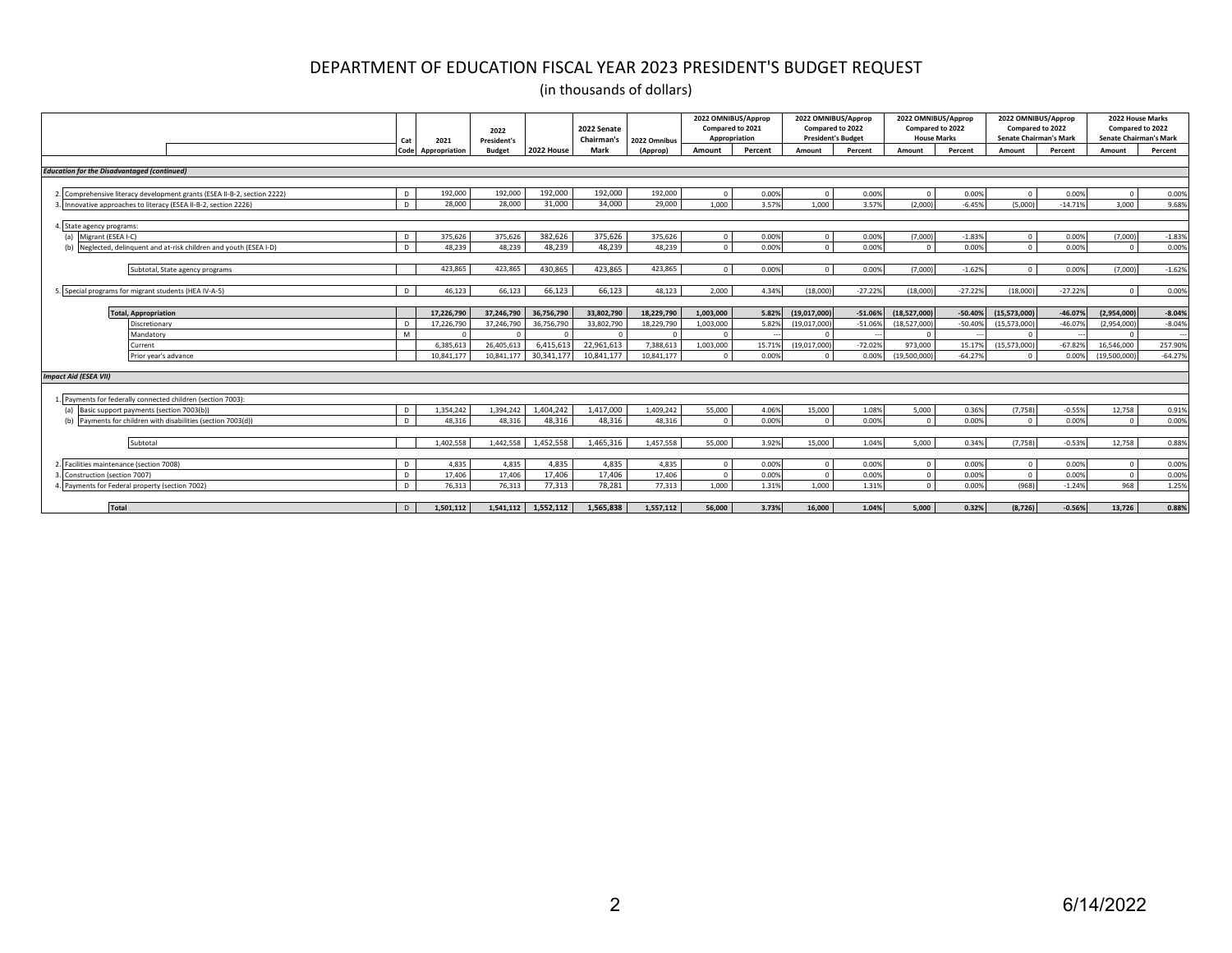| <b>School Improvement Programs</b> |                                                                  | Code         | Appropriation          |                        |                        | Chairman's             | 2022 Omnibus           | Appropriation       | Compared to 2021 | Compared to 2022<br><b>President's Budget</b> |                    | <b>House Marks</b> | Compared to 2022  | <b>Senate Chairman's Mark</b> | Compared to 2022  |           | Compared to 2022<br><b>Senate Chairman's Mark</b> |
|------------------------------------|------------------------------------------------------------------|--------------|------------------------|------------------------|------------------------|------------------------|------------------------|---------------------|------------------|-----------------------------------------------|--------------------|--------------------|-------------------|-------------------------------|-------------------|-----------|---------------------------------------------------|
|                                    |                                                                  |              |                        | <b>Budget</b>          | 2022 House             | Mark                   | (Approp)               | Amount              | Percent          | Amount                                        | Percent            | Amount             | Percent           | Amount                        | Percent           | Amount    | Percent                                           |
|                                    |                                                                  |              |                        |                        |                        |                        |                        |                     |                  |                                               |                    |                    |                   |                               |                   |           |                                                   |
|                                    |                                                                  |              |                        |                        |                        |                        |                        |                     |                  |                                               |                    |                    |                   |                               |                   |           |                                                   |
|                                    | 1. Supporting effective instruction State grants (ESEA II-A)     |              |                        |                        |                        |                        |                        |                     |                  |                                               |                    |                    |                   |                               |                   |           |                                                   |
|                                    | Annual appropriation                                             | D            | 461.639                | 467.139                | 611.639                | 512.139                | 488.639                | 27,000              | 5.85%            | 21.500                                        | 4.60%              | (123.000)          | $-20.11%$         | (23.500)                      | $-4.59%$          | (99.500)  | $-16.27%$                                         |
|                                    | Advance for succeeding fiscal year                               | $\mathsf{D}$ | 1.681.441              | 1.681.441              | 1.681.441              | 1.681.441              | 1.681.441              | $\Omega$            | 0.00%            | $\Omega$                                      | 0.00%              |                    | 0.00%             |                               | 0.00%             |           | 0.00%                                             |
|                                    |                                                                  |              |                        |                        |                        |                        |                        |                     |                  |                                               |                    |                    |                   |                               |                   |           |                                                   |
|                                    | Subtotal                                                         | $\mathsf{D}$ | 2.143.080              | 2.148.580              | 2.293.080              | 2,193,580              | 2.170.080              | 27,000              | 1.26%            | 21.500                                        | 1.00%              | (123.000)          | $-5.36%$          | (23.500)                      | $-1.07%$          | (99.500)  | $-4.34%$                                          |
|                                    |                                                                  |              |                        |                        |                        |                        |                        |                     |                  |                                               |                    |                    |                   |                               |                   |           |                                                   |
|                                    | 2. 21st century community learning centers (ESEA IV-B)           | D            | 1,259,673              | 1,309,673              | 1,359,673              | 1,309,673              | 1,289,673              | 30,000              | 2.38%            | (20,000)                                      | $-1.53%$           | (70,000)           | $-5.15%$          | (20,000)                      | $-1.53%$          | (50,000   | $-3.68%$                                          |
|                                    | State assessments (ESEA I-B, section 1201-1203)                  | D            | 378,000                | 378,000                | 378,000                | 428,000                | 390,000                | 12.000              | 3.17%            | 12,000                                        | 3.17%              | 12.000             | 3.17%             | (38,000)                      | $-8.88%$          | 50,000    | 13.23%                                            |
|                                    | Education for homeless children and vouths (MVHAA Title VII-B)   | D            | 106.500                | 106,500                | 116,500                | 146,500                | 114,000                | 7,500               | 7.04%            | 7,500                                         | 7.04%              | (2,500)            | $-2.15%$          | (32,500)                      | $-22.18%$         | 30,000    | 25.75%                                            |
|                                    | Native Hawaiian education (ESEA VI-B)                            | $\mathsf{D}$ | 37.397                 | 37,397                 | 40.397                 | 42.397                 | 38,897                 | 1.500               | 4.01%            | 1.500                                         | 4.01%              | (1,500)            | $-3.71%$          | (3,500)                       | $-8.26%$          | 2.000     | 4.95%                                             |
|                                    | Alaska Native education (ESEA VI-C)                              | D            | 36.453                 | 36,453                 | 36,453                 | 36.453                 | 37.953                 | 1.500               | 4.11%            | 1.500                                         | 4.11%              | 1,500              | 4.11%             | 1,500                         | 4.11%             | $\sim$    | 0.00%                                             |
|                                    | Training and advisory services (CRA IV)                          | D            | 6.575                  | 6.575                  | 6,575                  | 7.575                  | 6.575                  | $\Omega$            | 0.00%            | $\Omega$                                      | 0.00%              | $\sqrt{2}$         | 0.00%             | (1,000)                       | $-13.20%$         | 1.000     | 15.21%                                            |
|                                    | Rural education (ESEA V-B)                                       | D            | 187.840                | 192.840                | 192.840                | 200.000                | 195,000                | 7.160               | 3.81%            | 2.160                                         | 1.12%              | 2.160              | 1.12%             | (5,000)                       | $-2.50%$          | 7.160     | 3.71%                                             |
|                                    | Supplemental education grants (Compact of Free Association Act)  | D            | 16.699                 | 19,657                 | 23.021                 | 19.657                 | 19.657                 | 2,958               | 17.719           | $\Omega$                                      | 0.00%              | (3, 364)           | $-14.619$         | $\Omega$                      | 0.00%             | (3.364)   | $-14.619$                                         |
|                                    | 10. Comprehensive centers (ETAA section 203)                     | D            | 52,000                 | 52,000                 | 52,000                 | 57,000                 | 54,000                 | 2.000               | 3.85%            | 2.000                                         | 3.85%              | 2,000              | 3.85%             | (3.000)                       | $-5.26%$          | 5.000     | 9.62%                                             |
|                                    | 11. Student support and academic enrichment grants (ESEA IV-A)   | D            | 1.220.000              | 1.220.000              | 1.305.000              | 1.320.000              | 1.280.000              | 60,000              | 4.929            | 60,000                                        | 4.92%              | (25.000)           | $-1.92%$          | (40.000)                      | $-3.03%$          | 15,000    | 1.15%                                             |
|                                    | 12. School-Based Health Professionals (proposed legislation)     | D            |                        | 1.000.000              | $\Omega$               |                        |                        | $\Omega$            |                  | (1.000.000                                    | $-100.00%$         |                    |                   |                               |                   |           |                                                   |
|                                    | 13. Climate Resilient Schools (proposed legislation)             | D            | $\Omega$               | 25,000                 | $\Omega$               | $\Omega$               | $\Omega$               | $\Omega$            |                  | (25.000)                                      | $-100.009$         | $\Omega$           |                   | $\bigcap$                     |                   | $\Omega$  |                                                   |
|                                    |                                                                  |              |                        |                        |                        |                        |                        |                     |                  |                                               |                    |                    |                   |                               |                   |           |                                                   |
|                                    | <b>Total, Appropriation</b>                                      | D.           | 5.444.217              | 6.532.675              | 5.803.539              | 5.760.835              | 5.595.835              | 151.618             | 2.78%            | (936.840)                                     | $-14.34%$          | (207.704)          | $-3.58%$          | (165,000)                     | $-2.86%$          | (42.704)  | $-0.74%$                                          |
|                                    | <b>Total, Budget authority</b>                                   | $\mathsf{D}$ | 5.444.217              | 6.532.675<br>4.851.234 | 5.803.539<br>4,122,098 | 5.760.835<br>4.079.394 | 5.595.835<br>3,914,394 | 151.618             | 2.789            | (936.840)                                     | $-14.34%$          | (207, 704)         | $-3.58%$          | (165.000)                     | $-2.86%$          | (42.704)  | $-0.74%$                                          |
|                                    | urrent:<br>rior vear's advance                                   |              | 3,762,776<br>1.681.441 | 1.681.441              | 1.681.441              | 1.681.441              | 1.681.441              | 151,618<br>$\Omega$ | 4.039<br>0.00%   | (936, 840)<br>$\sqrt{2}$                      | $-19.319$<br>0.00% | (207, 704)         | $-5.04%$<br>0.00% | (165,000)<br>$\bigcap$        | $-4.04%$<br>0.00% | (42, 704) | $-1.04%$<br>0.00%                                 |
|                                    |                                                                  |              |                        |                        |                        |                        |                        |                     |                  |                                               |                    |                    |                   |                               |                   |           |                                                   |
|                                    | <b>Safe Schools and Citizenship Education</b>                    |              |                        |                        |                        |                        |                        |                     |                  |                                               |                    |                    |                   |                               |                   |           |                                                   |
|                                    |                                                                  |              |                        |                        |                        |                        |                        |                     |                  |                                               |                    |                    |                   |                               |                   |           |                                                   |
|                                    | 1. School safety national activities (ESEA IV-F-3, section 4631) | D            | 106,000                | 116,000                | 1,127,000              | 916.000                | 201.000                | 95,000              | 89.62%           | 85,000                                        | 73.28%             | (926,000)          | $-82.17%$         | (715,000)                     | $-78.06%$         | (211.000) | $-18.72%$                                         |
|                                    | 2. Promise neighborhoods (ESEA IV-F-2, section 4624)             | D            | 81.000                 | 91,000                 | 96,000                 | 101,000                | 85,000                 | 4,000               | 4.94%            | (6,000)                                       | $-6.59%$           | (11,000)           | $-11.46%$         | (16,000)                      | $-15.84%$         | 5,000     | 5.21%                                             |
|                                    | Full-service community schools (ESEA IV-F-2, section 4625)       | D            | 30,000                 | 443,000                | 443.000                | 400.000                | 75,000                 | 45,000              | 150,009          | (368,000)                                     | $-83.07%$          | (368,000           | $-83.07%$         | (325.000)                     | $-81.25%$         | (43,000)  | $-9.71%$                                          |
|                                    |                                                                  |              |                        |                        |                        |                        |                        |                     |                  |                                               |                    |                    |                   |                               |                   |           |                                                   |
|                                    | Total                                                            | $\mathsf{D}$ | 217.000                | 650,000                | 1.666.000              | 1.417.000              | 361.000                | 144.000             | 66.36%           | (289.000)                                     | $-44.46%$          | (1.305.000         | $-78.33%$         | (1.056.000                    | $-74.52%$         | (249.000) | $-14.95%$                                         |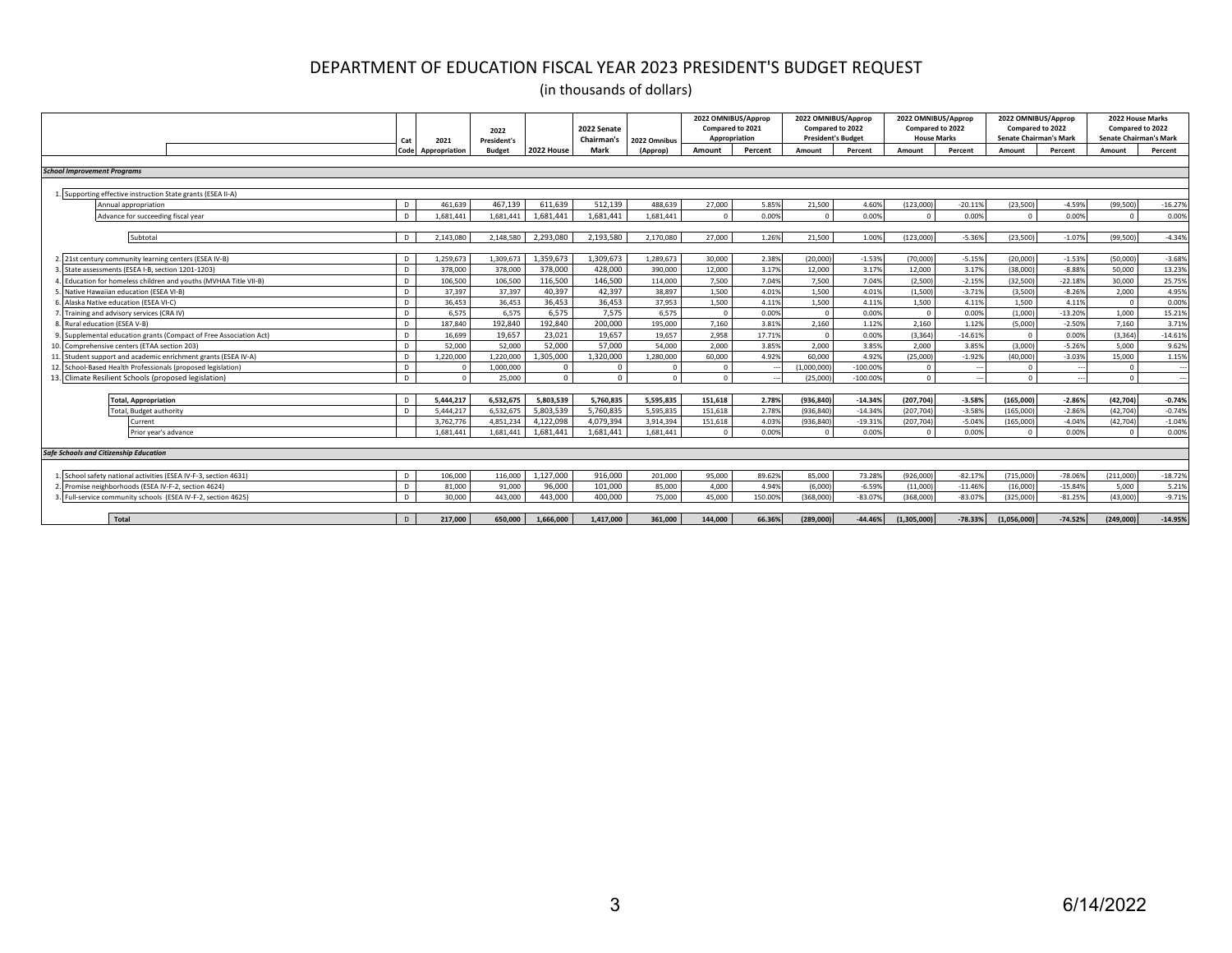|                                                                                   | Cat          | 2021          | 2022<br><b>President's</b> |              | 2022 Senate<br>Chairman's | 2022 Omnibus | 2022 OMNIBUS/Approp<br>Compared to 2021<br>Appropriation |           | 2022 OMNIBUS/Approp<br>Compared to 2022<br><b>President's Budget</b> |             | 2022 OMNIBUS/Approp<br>Compared to 2022<br><b>House Marks</b> |            | 2022 OMNIBUS/Approp<br>Compared to 2022<br><b>Senate Chairman's Mark</b> |            | 2022 House Marks<br>Compared to 2022<br><b>Senate Chairman's Mark</b> |            |
|-----------------------------------------------------------------------------------|--------------|---------------|----------------------------|--------------|---------------------------|--------------|----------------------------------------------------------|-----------|----------------------------------------------------------------------|-------------|---------------------------------------------------------------|------------|--------------------------------------------------------------------------|------------|-----------------------------------------------------------------------|------------|
|                                                                                   | Code         | Appropriation | <b>Budget</b>              | 2022 House   | <b>Mark</b>               | (Approp)     | Amount                                                   | Percent   | Amount                                                               | Percent     | Amount                                                        | Percent    | Amount                                                                   | Percent    | Amount                                                                | Percent    |
| <b>Indian Education (ESEA VI)</b>                                                 |              |               |                            |              |                           |              |                                                          |           |                                                                      |             |                                                               |            |                                                                          |            |                                                                       |            |
|                                                                                   |              |               |                            |              |                           |              |                                                          |           |                                                                      |             |                                                               |            |                                                                          |            |                                                                       |            |
|                                                                                   |              |               |                            |              |                           |              |                                                          |           |                                                                      | 4.27%       |                                                               |            |                                                                          |            | $\Omega$                                                              |            |
| Grants to local educational agencies (Part A-1)                                   | D            | 105,381       | 105,381                    | 110,381      | 110,381                   | 109,881      | 4,500                                                    | 4.27%     | 4,500                                                                |             | (500)                                                         | $-0.45%$   | (500)                                                                    | $-0.45%$   |                                                                       | 0.00%      |
| Special programs for Indian children (Part A-2)                                   | D            | 67.993        | 67,993                     | 67.993       | 70,000                    | 70.000       | 2.007                                                    | 2.95%     | 2.007                                                                | 2.95%       | 2.007                                                         | 2.95%      | $\Omega$                                                                 | 0.00%      | 2.007                                                                 | 2.95%      |
| National activities (Part A-3)                                                    | D.           | 7.865         | 7.865                      | 9.365        | 8.865                     | 9.365        | 1.500                                                    | 19.07%    | 1.500                                                                | 19.07%      | $\Omega$                                                      | 0.00%      | 500                                                                      | 5.64%      | (500)                                                                 | $-5.34%$   |
| Total                                                                             | D            | 181.239       | 186.239                    | 187,739      | 189.246                   | 189.246      | 8.007                                                    | 4.42%     | 3.007                                                                | 1.61%       | 1.507                                                         | 0.80%      | $\Omega$                                                                 | 0.00%      | 1.507                                                                 | 0.80%      |
| <b>Innovation and Improvement</b>                                                 |              |               |                            |              |                           |              |                                                          |           |                                                                      |             |                                                               |            |                                                                          |            |                                                                       |            |
|                                                                                   |              |               |                            |              |                           |              |                                                          |           |                                                                      |             |                                                               |            |                                                                          |            |                                                                       |            |
| Education innovation and research (ESEA IV-F-1)                                   | D            | 194.000       | 194.000                    | 254,000      | 270,000                   | 234.000      | 40,000                                                   | 20.62%    | 40,000                                                               | 20.62%      | (20,000)                                                      | $-7.87%$   | (36,000)                                                                 | $-13.33%$  | 16,000                                                                | 6.30%      |
| Teacher and school leader incentive grants (ESEA II-B-1)                          | D            | 200,000       | 200,000                    | 200,000      | 200,000                   | 173,000      | (27.000)                                                 | $-13.50%$ | (27.000)                                                             | $-13.50%$   | (27.000)                                                      | $-13.50%$  | (27.000)                                                                 | $-13.50%$  | $\Omega$                                                              | 0.00%      |
| American history and civics education (ESEA II-B-3)                               | D            | 5.250         | 5,250                      | 10,500       | 10,000                    | 7,750        | 2,500                                                    | 47.62%    | 2,500                                                                | 47.62%      | (2,750)                                                       | $-26.19%$  | (2, 250)                                                                 | $-22.50%$  | (500)                                                                 | $-4.76%$   |
| Supporting effective educator development (SEED) (ESEA II-B-4, section 2242)      | D            | 80,000        | 80,000                     | 90,000       | 80,000                    | 85,000       | 5,000                                                    | 6.25%     | 5,000                                                                | 6.25%       | (5.000)                                                       | $-5.56%$   | 5,000                                                                    | 6.25%      | (10.000)                                                              | $-11.11%$  |
| Charter schools grants (ESEA IV-C)                                                | D            | 440.000       | 440.000                    | 400.000      | 440.000                   | 440.000      | $\overline{0}$                                           | 0.00%     | $\Omega$                                                             | 0.00%       | 40,000                                                        | 10.00%     |                                                                          | 0.00%      | 40,000                                                                | 10.00%     |
| Magnet schools assistance (ESEA IV-D)                                             | D            | 109,000       | 149.000                    | 149.000      | 179,000                   | 124,000      | 15,000                                                   | 13.76%    | (25.000)                                                             | $-16.78%$   | (25.000)                                                      | $-16.78%$  | (55,000                                                                  | $-30.73%$  | 30,000                                                                | 20.13%     |
| Ready to learn programming (ESEA IV-F-4, section 4643)                            | D            | 29,500        | 29,500                     | 31,776       | 30,000                    | 30,500       | 1,000                                                    | 3.39%     | 1,000                                                                | 3.39%       | (1, 276)                                                      | $-4.02%$   | 500                                                                      | 1.67%      | (1,776)                                                               | $-5.59%$   |
| Arts in education (ESEA IV-F-4, section 4642)                                     | D            | 30,500        | 30,500                     | 33,000       | 32,000                    | 36,500       | 6.000                                                    | 19.67%    | 6.000                                                                | 19.67%      | 3.500                                                         | 10.61%     | 4,500                                                                    | 14.06%     | (1,000)                                                               | $-3.03%$   |
| Javits gifted and talented education (ESEA IV-F-4, section 4644)                  | D            | 13,500        | 13,500                     | 15,500       | 13.500                    | 14.500       | 1,000                                                    | 7.41%     | 1,000                                                                | 7.41%       | (1,000)                                                       | $-6.45%$   | 1,000                                                                    | 7.41%      | (2.000)                                                               | $-12.90%$  |
| Statewide family engagement centers (ESEA IV-E)                                   | D            | 12,500        | 12.500                     | 13,500       | 17,000                    | 15.000       | 2.500                                                    | 20,00%    | 2.500                                                                | 20,00%      | 1.500                                                         | 11.11%     | (2,000)                                                                  | $-11.76%$  | 3.500                                                                 | 25.93%     |
| School Leader Recruitment and Support (ESEA II-B-4, section 2243)                 | D            | $\sim$        | 30,000                     | $\Omega$     | 30,000                    | $\Omega$     | $\overline{0}$                                           |           | (30.000)                                                             | $-100.00%$  |                                                               |            | (30.000)                                                                 | $-100.00%$ | 30,000                                                                |            |
| Fostering Diverse Schools (proposed legislation)                                  | D            | $\Omega$      | $\Omega$                   | 100,000      | $\sqrt{ }$                |              | $\Omega$                                                 |           | $\sqrt{2}$                                                           |             | (100.000                                                      | $-100.00%$ |                                                                          |            | (100.000                                                              | $-100.00%$ |
| 13. Community Project Funding/Congressionally Directed Spending                   | $\mathsf{D}$ | $\Omega$      | 100,000                    | $\mathbf 0$  | $\Omega$                  | 140.480      | 140.480                                                  |           | 40,480                                                               | 40.48%      | 140,480                                                       |            | 140.480                                                                  |            | $\sqrt{2}$                                                            |            |
| Expanding Opportunities for Teacher Leadership Development (proposed legislation) | M            | $\sqrt{2}$    | 200,000                    | $\Omega$     | $\Omega$                  |              | $\Omega$                                                 |           | (200, 000)                                                           | $-100.00%$  |                                                               |            |                                                                          |            | $\Omega$                                                              |            |
| 15. Supporting in-Demand Credentials for Teachers (proposed legislation)          | M            |               | 1,600,000                  | $\mathbf{0}$ | $\sqrt{ }$                |              | $\Omega$                                                 |           | (1,600,000)                                                          | $-100.00%$  | $\sqrt{ }$                                                    |            |                                                                          |            | $\Omega$                                                              |            |
| 16. Fund for the Improvement of Education (FIE) 1/                                | M            | $\sqrt{ }$    | $\Omega$                   | $\Omega$     | 54.085                    | $\Omega$     | $\Omega$                                                 |           | $\Omega$                                                             |             | $\Omega$                                                      |            | (54.085                                                                  | $-100.00%$ | 54.085                                                                |            |
|                                                                                   |              |               |                            |              |                           |              |                                                          |           |                                                                      |             |                                                               |            |                                                                          |            |                                                                       |            |
| <b>Total</b>                                                                      | D            | 1,114,250     | 3,084,250                  | 1,297,276    | 1,355,585                 | 1,300,730    | 186,480                                                  | 16.74%    | (1,783,520)                                                          | $-57.83%$   | 3,454                                                         | 0.27%      | (54, 855)                                                                | $-4.05%$   | 58,309                                                                | 4.49%      |
| Discretionary                                                                     | D            | 1.114.250     | 1.284.250                  | 1.297.276    | 1.355.585                 | 1.300.730    | 186,480                                                  | 16.74%    | 16,480                                                               | 1.28%       | 3.454                                                         | 0.27%      | (54.855                                                                  | $-4.05%$   | 58,309                                                                | 4.49%      |
| Mandatory                                                                         | M            |               | 1.800.000                  | $\Omega$     | 54.085                    |              | $\Omega$                                                 |           | (1.800.000                                                           | $-100.00%$  |                                                               |            | (54.085                                                                  | $-100.00%$ | 54.085                                                                |            |
|                                                                                   |              |               |                            |              |                           |              |                                                          |           |                                                                      |             |                                                               |            |                                                                          |            |                                                                       |            |
| <b>English Language Acquisition (ESEA III-A)</b>                                  | D.           | 797.400       | 917.400                    | 1.000.000    | 917.400                   | 831.400      | 34.000                                                   | 4.26%     | (86,000)                                                             | $-9.37%$    | (168, 600)                                                    | $-16.86%$  | (86,000)                                                                 | $-9.37%$   | (82, 600)                                                             | $-8.26%$   |
|                                                                                   |              |               |                            |              |                           |              |                                                          |           |                                                                      |             |                                                               |            |                                                                          |            |                                                                       |            |
| <b>Infrastructure</b>                                                             |              |               |                            |              |                           |              |                                                          |           |                                                                      |             |                                                               |            |                                                                          |            |                                                                       |            |
| K-12 School infrastructure (proposed legislation)                                 | M            | $\sqrt{ }$    | 10.000.000                 | $^{\circ}$   | $\Omega$                  | $\Omega$     | $\Omega$                                                 |           | (10.000.000                                                          | $-100.009$  | $\Omega$                                                      |            | $\Omega$                                                                 |            | $\Omega$                                                              |            |
| Community college infrastructure (proposed legislation)                           | M            | $\sqrt{ }$    | 2.400.000                  | $\Omega$     |                           |              | $\Omega$                                                 |           | (2.400.000                                                           | $-100.00%$  | $\sqrt{ }$                                                    |            |                                                                          |            |                                                                       |            |
|                                                                                   |              |               |                            |              |                           |              |                                                          |           |                                                                      |             |                                                               |            |                                                                          |            |                                                                       |            |
| <b>Total</b>                                                                      | M            |               | 12,400,000                 | $\Omega$     |                           | $\sqrt{2}$   | $\Omega$                                                 |           | (12, 400, 000)                                                       | $-100.00\%$ |                                                               |            |                                                                          |            |                                                                       |            |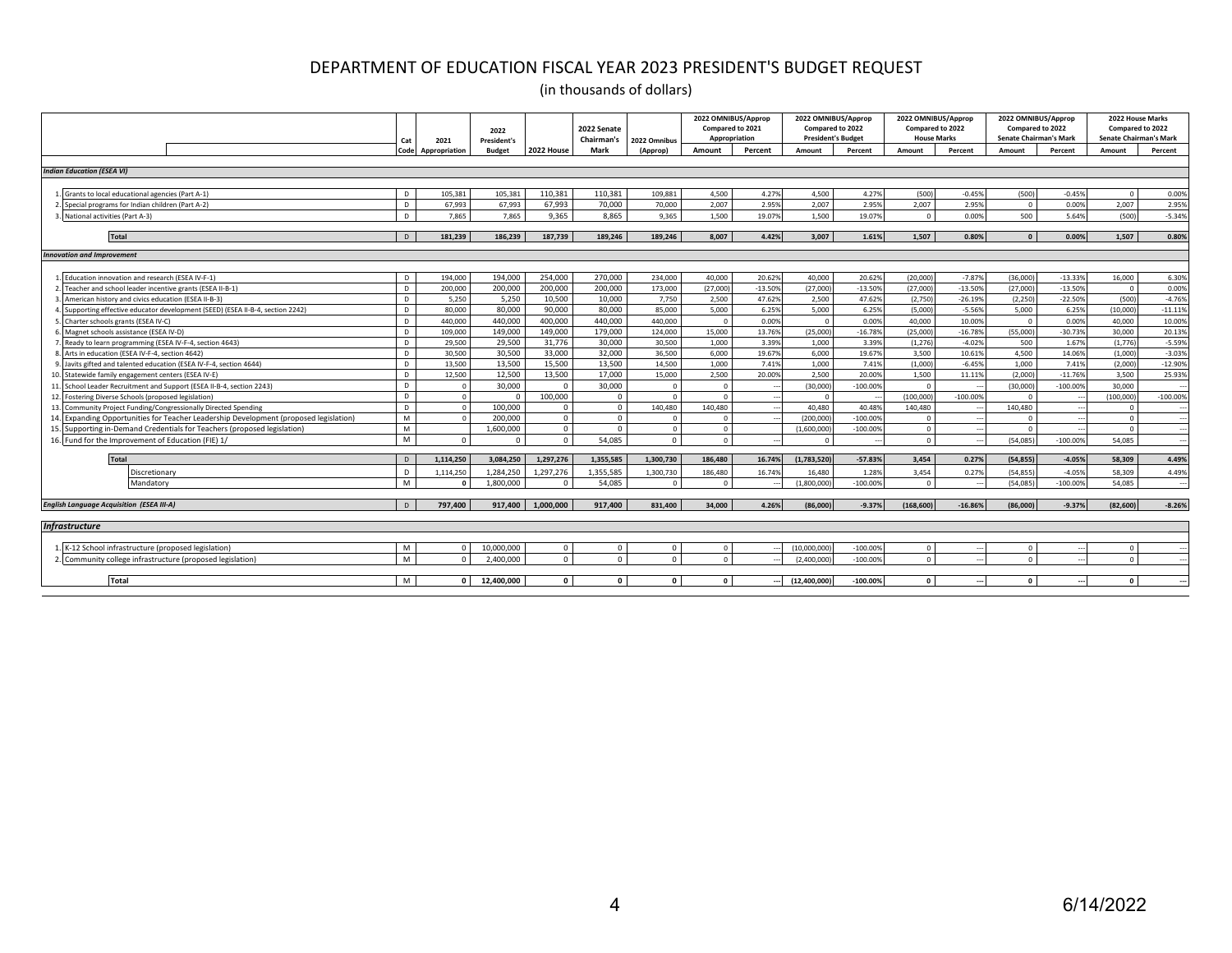|                                                                                     | Cat     | 2021                   | 2022<br>President's |            | 2022 Senate<br>Chairman's | 2022 Omnibus           | 2022 OMNIBUS/Approp<br>Compared to 2021<br>Appropriation |                 | 2022 OMNIBUS/Approp<br>Compared to 2022<br><b>President's Budget</b> |                    | Compared to 2022 | 2022 OMNIBUS/Approp<br><b>House Marks</b> | 2022 OMNIBUS/Approp<br>Compared to 2022<br><b>Senate Chairman's Mark</b> |                    | Compared to 2022<br><b>Senate Chairman's Mark</b> | 2022 House Marks |
|-------------------------------------------------------------------------------------|---------|------------------------|---------------------|------------|---------------------------|------------------------|----------------------------------------------------------|-----------------|----------------------------------------------------------------------|--------------------|------------------|-------------------------------------------|--------------------------------------------------------------------------|--------------------|---------------------------------------------------|------------------|
|                                                                                     | Code    | Appropriation          | <b>Budget</b>       | 2022 House | Mark                      | (Approp)               | Amount                                                   | Percent         | Amount                                                               | Percent            | Amount           | Percent                                   | Amount                                                                   | Percent            | Amount                                            | Percent          |
|                                                                                     |         |                        |                     |            |                           |                        |                                                          |                 |                                                                      |                    |                  |                                           |                                                                          |                    |                                                   |                  |
| <b>Special Education</b>                                                            |         |                        |                     |            |                           |                        |                                                          |                 |                                                                      |                    |                  |                                           |                                                                          |                    |                                                   |                  |
|                                                                                     |         |                        |                     |            |                           |                        |                                                          |                 |                                                                      |                    |                  |                                           |                                                                          |                    |                                                   |                  |
| State grants:                                                                       |         |                        |                     |            |                           |                        |                                                          |                 |                                                                      |                    |                  |                                           |                                                                          |                    |                                                   |                  |
| (a) Grants to States (IDEA B-611)                                                   |         |                        | 6.254.046           | 6.254.046  | 6.254.046                 |                        |                                                          |                 |                                                                      |                    |                  |                                           |                                                                          |                    |                                                   |                  |
| Annual appropriation<br>Advance for succeeding fiscal year                          | D<br>D. | 3.654.074<br>9.283.383 | 9.283.383           | 9.283.383  | 9.283.383                 | 4.060.321<br>9.283.383 | 406.247<br>$\Omega$                                      | 11.12%<br>0.00% | (2.193.725)<br>$\sqrt{ }$                                            | $-35.08%$<br>0.00% | (2.193.725)      | $-35.08%$<br>0.00%                        | (2, 193, 725)<br>$\Omega$                                                | $-35.08%$<br>0.00% |                                                   | 0.00%<br>0.00%   |
|                                                                                     |         |                        |                     |            |                           |                        |                                                          |                 |                                                                      |                    |                  |                                           |                                                                          |                    |                                                   |                  |
| Subtotal                                                                            |         | 12.937.457             | 15.537.429          | 15.537.429 | 15.537.429                | 13.343.704             | 406.247                                                  | 3.14%           | (2.193.725)                                                          | $-14.12%$          | (2.193.725)      | $-14.12%$                                 | (2.193.725)                                                              | $-14.12%$          |                                                   | 0.00%            |
|                                                                                     |         |                        |                     |            |                           |                        |                                                          |                 |                                                                      |                    |                  |                                           |                                                                          |                    |                                                   |                  |
| Preschool grants (IDEA B-619)                                                       | D       | 397,620                | 502,620             | 502,620    | 502,620                   | 409,549                | 11,929                                                   | 3.00%           | (93, 071)                                                            | $-18.52%$          | (93, 071)        | $-18.52%$                                 | (93, 071)                                                                | $-18.52%$          |                                                   | 0.00%            |
| Grants for infants and families (IDEA C)                                            | D.      | 481.850                | 731.850             | 731.850    | 731.850                   | 496.306                | 14,456                                                   | 3.00%           | (235, 544)                                                           | $-32.18%$          | (235.544)        | $-32.18%$                                 | (235, 544)                                                               | $-32.18%$          |                                                   | 0.00%            |
| Subtotal, State grants                                                              |         | 13.816.927             | 16,771,899          | 16.771.899 | 16.771.899                | 14.249.559             | 432,632                                                  | 3.13%           | (2,522,340)                                                          | $-15.04%$          | (2,522,340)      | $-15.04%$                                 | (2,522,340)                                                              | $-15.04%$          |                                                   | 0.00%            |
|                                                                                     |         |                        |                     |            |                           |                        |                                                          |                 |                                                                      |                    |                  |                                           |                                                                          |                    |                                                   |                  |
| National activities (IDEA D):                                                       |         |                        |                     |            |                           |                        |                                                          |                 |                                                                      |                    |                  |                                           |                                                                          |                    |                                                   |                  |
| (a) State personnel development (subpart 1)                                         | D       | 38.630                 | 38,630              | 38.630     | 38.630                    | 38.630                 | $\Omega$                                                 | 0.00%           | $\sqrt{ }$                                                           | 0.00%              |                  | 0.00%                                     | $\Omega$                                                                 | 0.00%              |                                                   | 0.00%            |
| Technical assistance and dissemination (section 663)<br>(b)                         | D       | 44.345                 | 49.345              | 49,345     | 49.345                    | 49.345                 | 5,000                                                    | 11.28%          |                                                                      | 0.00%              |                  | 0.00%                                     | $\Omega$                                                                 | 0.00%              |                                                   | 0.00%            |
| Personnel preparation (section 662)                                                 | D       | 90.200                 | 250,000             | 250,000    | 200,000                   | 95,000                 | 4.800                                                    | 5.32%           | (155.000                                                             | $-62.00%$          | (155.000)        | $-62.00%$                                 | (105,000)                                                                | $-52.50%$          | (50.000                                           | $-20.00%$        |
| Personnel preparation (section 662)                                                 | M       | $\Omega$               | 90.000              | $\Omega$   | $\sqrt{ }$                |                        | $\overline{0}$                                           |                 | (90.000)                                                             | $-100.00%$         |                  |                                           |                                                                          |                    |                                                   |                  |
| Parent information centers (sections 671-673)                                       | D.      | 27,411                 | 30.152              | 30.152     | 33,000                    | 30.152                 | 2.741                                                    | 10.00%          |                                                                      | 0.00%              |                  | 0.00%                                     | (2,848)                                                                  | $-8.63%$           | 2.848                                             | 9.45%            |
| Educational technology, media, and materials (section 674)                          | D       | 29.547                 | 29.547              | 31.547     | 32.047                    | 30.433                 | 886                                                      | 3.00%           | 886                                                                  | 3.00%              | (1.114)          | $-3.53%$                                  | (1.614)                                                                  | $-5.04%$           | 500                                               | 1.58%            |
| Subtotal, National activities                                                       | D       | 230.133                | 397.674             | 399.674    | 353.022                   | 243.560                | 13.427                                                   | 5.83%           | (154.114)                                                            | $-38.75%$          | (156.114)        | $-39.06%$                                 | (109.462)                                                                | $-31.01%$          | (46.652)                                          | $-11.67%$        |
|                                                                                     |         |                        |                     |            |                           |                        |                                                          |                 |                                                                      |                    |                  |                                           |                                                                          |                    |                                                   |                  |
| 3. Special Olympics education programs (Special Olympics Sport and Empowerment Act) | D       | 23.683                 | 23.683              | 28.683     | 29.683                    | 31,000                 | 7,317                                                    | 30.90%          | 7.317                                                                | 30.90%             | 2.317            | 8.08%                                     | 1,317                                                                    | 4.44%              | 1.000                                             | 3.49%            |
| <b>Total, Appropriation</b>                                                         |         | 14,070,743             | 17,283,256          | 17,200,256 | 17,154,604                | 14,524,119             | 453,376                                                  | 3.22%           | (2,759,137)                                                          | $-15.96%$          | (2,676,137)      | $-15.56%$                                 | (2,630,485)                                                              | $-15.33%$          | (45, 652)                                         | $-0.27%$         |
| Discretionary                                                                       | D       | 14.070.743             | 17,193,256          | 17,200,256 | 17.154.604                | 14.524.119             | 453.376                                                  | 3.22%           | (2,669,137)                                                          | $-15.52%$          | (2.676.137)      | $-15.56%$                                 | (2.630.485)                                                              | $-15.33%$          | (45.652)                                          | $-0.27%$         |
| Mandatory                                                                           | M       |                        | 90,000              |            |                           |                        | $\sqrt{2}$                                               |                 | (90.000)                                                             | $-100.00%$         |                  |                                           |                                                                          |                    |                                                   |                  |
| Current                                                                             |         | 4.787.360              | 7.999.873           | 7.916.873  | 7.871.221                 | 5.240.736              | 453.376                                                  | 9.47%           | (2,759,137)                                                          | $-34.49%$          | (2.676.137)      | $-33.80%$                                 | (2,630,485)                                                              | $-33.42%$          | (45.652)                                          | $-0.58%$         |
| Prior year's advance                                                                |         | 9,283,383              | 9,283,383           | 9,283,384  | 9,283,383                 | 9,283,383              | $\Omega$                                                 | 0.00%           | $\sqrt{2}$                                                           | 0.00%              |                  | 0.00%                                     |                                                                          | 0.00%              |                                                   | 0.00%            |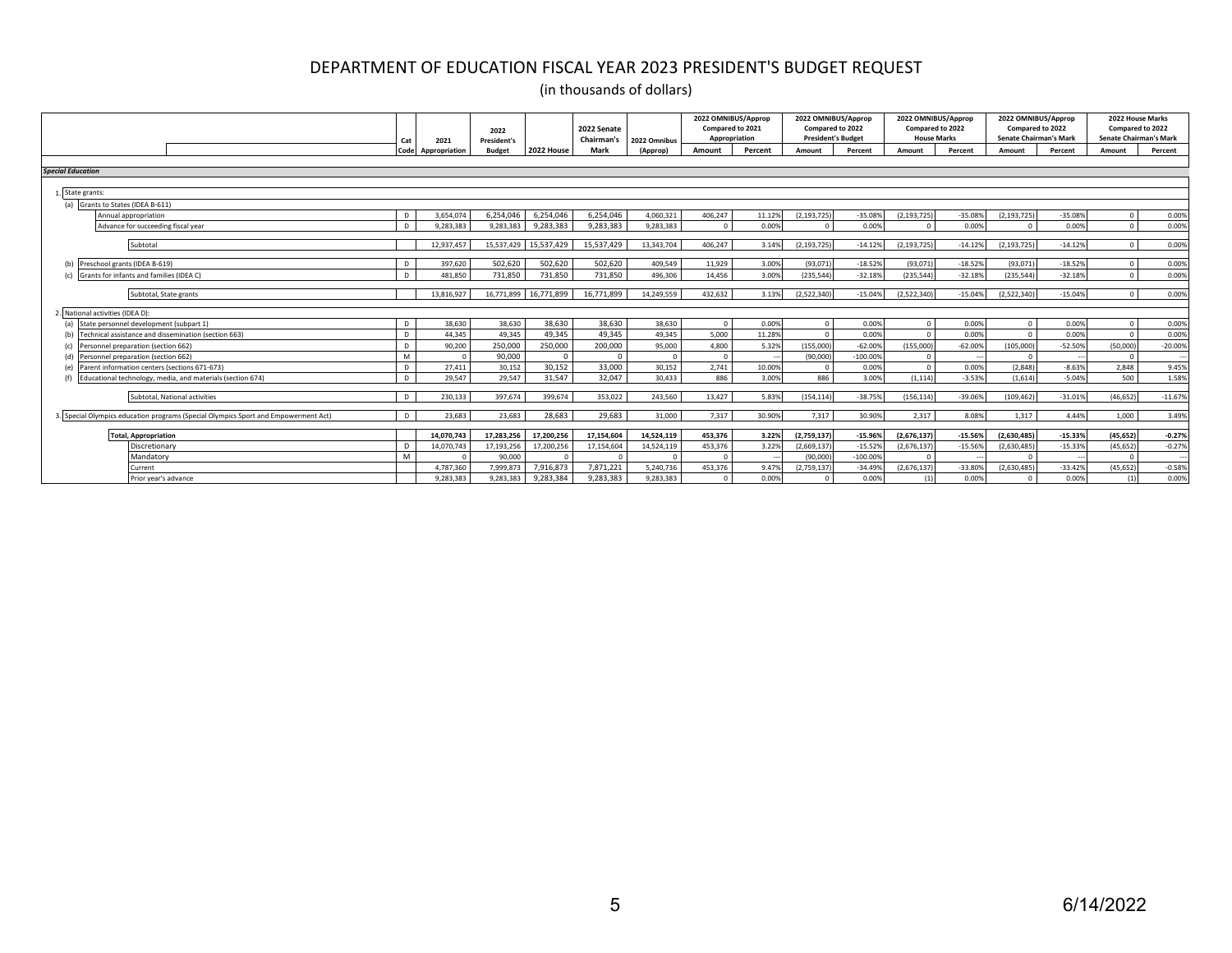|                                                                             | Cat          | 2021               | 2022<br><b>President's</b> |                  | 2022 Senate<br>Chairman's | 2022 Omnibus | 2022 OMNIBUS/Approp<br>Compared to 2021<br>Appropriation |         | 2022 OMNIBUS/Approp<br>Compared to 2022<br><b>President's Budget</b> |                   |              | 2022 OMNIBUS/Approp<br>Compared to 2022<br><b>House Marks</b> | 2022 OMNIBUS/Approp<br>Compared to 2022<br><b>Senate Chairman's Mark</b> |            |            | 2022 House Marks<br>Compared to 2022<br><b>Senate Chairman's Mark</b> |
|-----------------------------------------------------------------------------|--------------|--------------------|----------------------------|------------------|---------------------------|--------------|----------------------------------------------------------|---------|----------------------------------------------------------------------|-------------------|--------------|---------------------------------------------------------------|--------------------------------------------------------------------------|------------|------------|-----------------------------------------------------------------------|
|                                                                             |              | Code Appropriation | <b>Budget</b>              | 2022 House       | Mark                      | (Approp)     | Amount                                                   | Percent | Amount                                                               | Percent           | Amount       | Percent                                                       | Amount                                                                   | Percent    | Amount     | Percent                                                               |
|                                                                             |              |                    |                            |                  |                           |              |                                                          |         |                                                                      |                   |              |                                                               |                                                                          |            |            |                                                                       |
| <b>Rehabilitation Services</b>                                              |              |                    |                            |                  |                           |              |                                                          |         |                                                                      |                   |              |                                                               |                                                                          |            |            |                                                                       |
|                                                                             |              |                    |                            |                  |                           |              |                                                          |         |                                                                      |                   |              |                                                               |                                                                          |            |            |                                                                       |
| Vocational rehabilitation State grants:                                     |              |                    |                            |                  |                           |              |                                                          |         |                                                                      |                   |              |                                                               |                                                                          |            |            |                                                                       |
| Grants to States (RA Title I-A, sections 110 and 111)<br>(a)                | M            | 3.414.895          | 3.455.328                  | 3,719,121        | 3,719,121                 | 3.455.328    | 40,433                                                   | 1.18%   |                                                                      | 0.00%             | (263.793)    | $-7.09%$                                                      | (263, 793)                                                               | $-7.09%$   |            | 0.00%                                                                 |
| (b) Grants to Indians (RA Title I-C)                                        | M            | 50.650             | 51.803                     |                  |                           | 51.803       | 1.153                                                    | 2.28%   |                                                                      | 0.00%             | 51.803       |                                                               | 51,803                                                                   |            |            |                                                                       |
|                                                                             |              |                    |                            |                  |                           |              |                                                          |         |                                                                      |                   |              |                                                               |                                                                          |            |            |                                                                       |
| Subtotal                                                                    | M            | 3.465.545          | 3.507.131                  | 3,719,121        | 3.719.121                 | 3,507,131    | 41.586                                                   | 1.20%   |                                                                      | 0.00%             | (211.990     | $-5.70%$                                                      | (211,990)                                                                | $-5.70%$   |            | 0.00%                                                                 |
| Mandatory baseline                                                          | M            | 3,675,021          | 3,719,121                  | $\sqrt{2}$       |                           | 3,719,121    | 44,100                                                   | 1.20%   |                                                                      | 0.00%             | 3,719,121    |                                                               | 3,719,121                                                                |            | $\Omega$   |                                                                       |
|                                                                             |              |                    |                            | 13,000           | 13,000                    |              | $\sqrt{ }$                                               |         |                                                                      |                   | $\Omega$     |                                                               |                                                                          | 0.00%      | $\Omega$   |                                                                       |
| Client assistance State grants (RA section 112)                             | D            | 13,000             | 13,000                     |                  |                           | 13,000       | $\sqrt{2}$                                               | 0.00%   |                                                                      | 0.00%             |              | 0.00%                                                         | $\Omega$                                                                 | 0.00%      | $\sqrt{2}$ | 0.00%                                                                 |
| Training (RA section 302)                                                   | D            | 29,388             | 29,388                     | 29,388           | 29,388                    | 29,388       |                                                          | 0.00%   |                                                                      | 0.00%             |              | 0.00%                                                         |                                                                          |            |            | 0.00%                                                                 |
| Demonstration and training programs (RA section 303)                        | D.           | 5,796              | 40,796                     | 40,796<br>20.150 | 15,796<br>20.150          | 40,796       | 35,000                                                   | 603.86% | 1.000                                                                | 0.00%             |              | 0.00%                                                         | 25,000                                                                   | 158.27%    | (25,000)   | $-61.28%$                                                             |
| . Protection and advocacy of individual rights (RA section 509)             | D            | 18.150             | 18.150                     |                  |                           | 19.150       | 1.000                                                    | 5.51%   |                                                                      | 5.51%             | (1,000)      | $-4.96%$                                                      | (1.000)                                                                  | $-4.96%$   |            | 0.00%                                                                 |
| Supported employment State grants (RA VI)                                   | D            | 22,548             | 22,548                     | 22,548<br>33.317 | 22,548                    | 22,548       |                                                          | 0.00%   |                                                                      | 0.00%             |              | 0.00%                                                         |                                                                          | 0.00%      |            | 0.00%                                                                 |
| Independent living services for older blind individuals (RA VII, Chapter 2) | D            | 33.317             | 33.317                     |                  | 33.317                    | 33.317       | $\sqrt{ }$                                               | 0.00%   |                                                                      | 0.00%             |              | 0.00%                                                         |                                                                          | 0.00%      |            | 0.00%                                                                 |
| Helen Keller National Center for Deaf-Blind Youths and Adults (HKNCA)       | D            | 17,000             | 18,500                     | 18,500           | 18.500                    | 18,000       | 1.000<br>$\sqrt{ }$                                      | 5.88%   | (500)                                                                | $-2.70%$          | (500)        | $-2.70%$                                                      | (500)                                                                    | $-2.70%$   | $\Omega$   | 0.00%                                                                 |
| Randolph-Sheppard Vending Facility Program                                  | D.           |                    |                            |                  | 2,325                     |              |                                                          |         |                                                                      |                   |              |                                                               | (2, 325)                                                                 | $-100.00%$ | 2,325      |                                                                       |
| ). Community Project Funding/Congressionally Directed Spending              | $\mathsf{D}$ | 139,199            | 175.699                    |                  | 155.024                   | 2.325        | 2.325                                                    |         | 2.325<br>2.825                                                       | <b>.</b><br>1.61% | 2.325<br>825 | 0.46%                                                         | 2.325                                                                    | 15.16%     |            |                                                                       |
| Subtotal                                                                    |              |                    |                            | 177,699          |                           | 178,524      | 39,325                                                   | 28.25%  |                                                                      |                   |              |                                                               | 23,500                                                                   |            | (22, 675)  | $-12.76%$                                                             |
| <b>Total</b>                                                                |              | 3.604.744          | 3.682.830                  | 3.896.820        | 3.874.145                 | 3.685.655    | 80.911                                                   | 2.24%   | 2.825                                                                | 0.08%             | (211, 165)   | $-5.42%$                                                      | (188, 490)                                                               | $-4.87%$   | (22.675)   | $-0.58%$                                                              |
| Discretionarv                                                               | D            | 139.199            | 175,699                    | 177.699          | 155.024                   | 178,524      | 39,325                                                   | 28.25%  | 2,825                                                                | 1.61%             | 825          | 0.46%                                                         | 23,500                                                                   | 15.16%     | (22, 675)  | $-12.76%$                                                             |
| Mandatory                                                                   | M            | 3.465.545          | 3,507,131                  | 3,719,121        | 3,719,121                 | 3,507,131    | 41,586                                                   | 1.20%   |                                                                      | 0.00%             | (211,990)    | $-5.70%$                                                      | (211,990)                                                                | $-5.70%$   | $\Omega$   | 0.00%                                                                 |
|                                                                             |              |                    |                            |                  |                           |              |                                                          |         |                                                                      |                   |              |                                                               |                                                                          |            |            |                                                                       |
| American Printing House for the Blind (20 U.S.C. 101 et seq.)               | $\mathsf{D}$ | 34,431             | 37.431                     | 37,431           | 41.431                    | 40.431       | 6.000                                                    | 17.43%  | 3.000                                                                | 8.01%             | 3.000        | 8.01%                                                         | (1,000)                                                                  | $-2.41%$   | 4.000      | 10.69%                                                                |
|                                                                             |              |                    |                            |                  |                           |              |                                                          |         |                                                                      |                   |              |                                                               |                                                                          |            |            |                                                                       |
| National Technical Institute for the Deaf (EDA I-B and section 207)         | $\mathsf{D}$ | 81.500             | 84.500                     | 84.500           | 90.700                    | 88,500       | 7.000                                                    | 8.59%   | 4.000                                                                | 4.73%             | 4.000        | 4.73%                                                         | (2.200)                                                                  | $-2.43%$   | 6.200      | 7.34%                                                                 |
|                                                                             |              |                    |                            |                  |                           |              |                                                          |         |                                                                      |                   |              |                                                               |                                                                          |            |            |                                                                       |
| <b>Gallaudet University (EDA I-A and section 207)</b>                       | D            | 140.361            | 143.361                    | 143.361          | 164.361                   | 146.361      | 6.000                                                    | 4.27%   | 3.000                                                                | 2.09%             | 3.000        | 2.09%                                                         | (18.000)                                                                 | $-10.95%$  | 21,000     | 14.65%                                                                |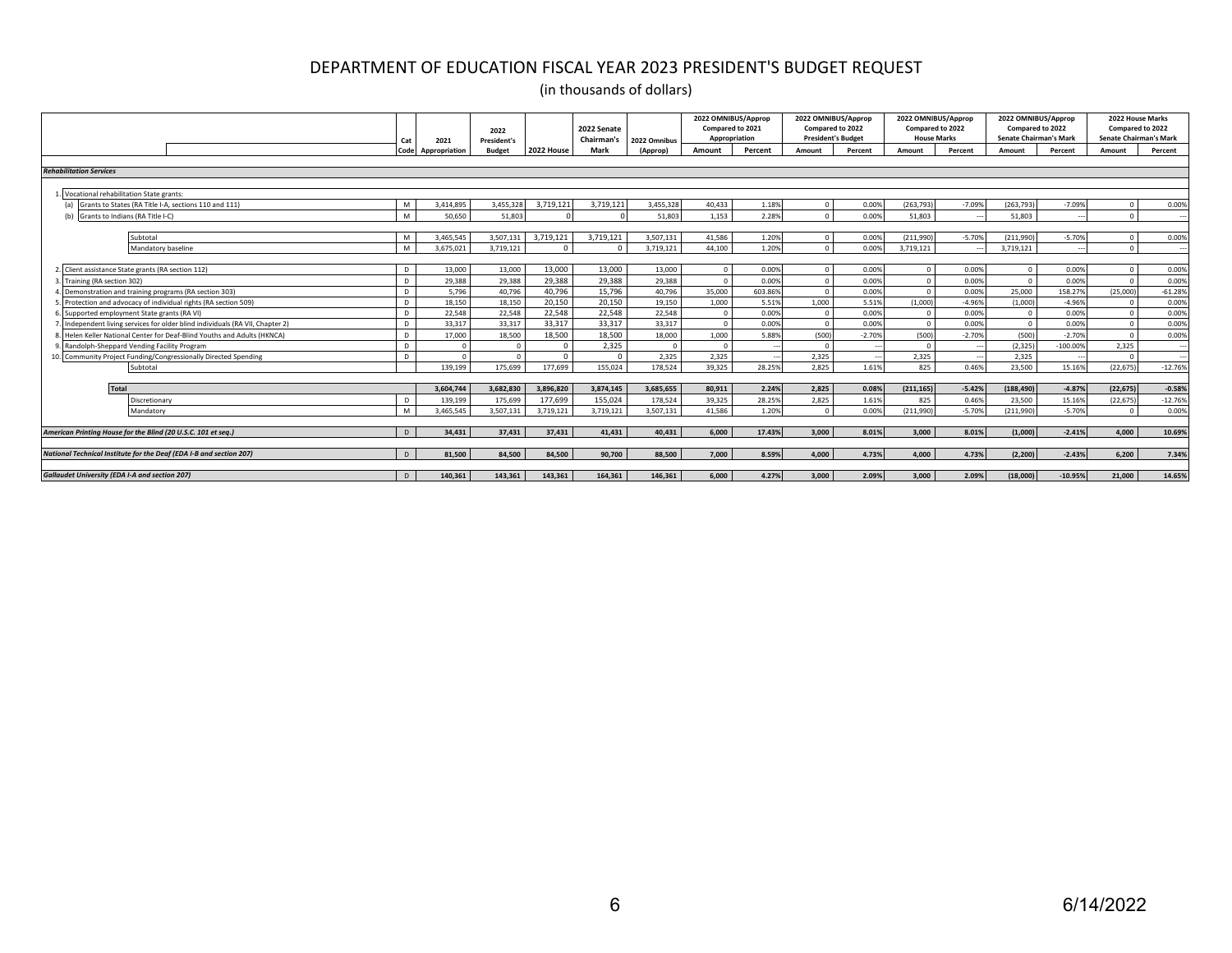|                                                                                                                        | Cat            | 2021                | 2022<br><b>President's</b> |                     | 2022 Senate<br>Chairman's | 2022 Omnibus        | 2022 OMNIBUS/Approp<br>Compared to 2021<br>Appropriation |            | 2022 OMNIBUS/Approp<br>Compared to 2022<br><b>President's Budget</b> |            | 2022 OMNIBUS/Approp<br>Compared to 2022<br><b>House Marks</b> |            | 2022 OMNIBUS/Approp<br>Compared to 2022<br><b>Senate Chairman's Mark</b> |            |            | 2022 House Marks<br>Compared to 2022<br><b>Senate Chairman's Mark</b> |
|------------------------------------------------------------------------------------------------------------------------|----------------|---------------------|----------------------------|---------------------|---------------------------|---------------------|----------------------------------------------------------|------------|----------------------------------------------------------------------|------------|---------------------------------------------------------------|------------|--------------------------------------------------------------------------|------------|------------|-----------------------------------------------------------------------|
|                                                                                                                        | Code           | Appropriation       | <b>Budget</b>              | 2022 House          | Mark                      | (Approp)            | Amount                                                   | Percent    | Amount                                                               | Percent    | Amount                                                        | Percent    | Amount                                                                   | Percent    | Amount     | Percent                                                               |
|                                                                                                                        |                |                     |                            |                     |                           |                     |                                                          |            |                                                                      |            |                                                               |            |                                                                          |            |            |                                                                       |
| <b>Career. Technical, and Adult Education</b>                                                                          |                |                     |                            |                     |                           |                     |                                                          |            |                                                                      |            |                                                               |            |                                                                          |            |            |                                                                       |
| Career and technical education (Carl D. Perkins CTEA):                                                                 |                |                     |                            |                     |                           |                     |                                                          |            |                                                                      |            |                                                               |            |                                                                          |            |            |                                                                       |
| (a) State grants (Title I)                                                                                             |                |                     |                            |                     |                           |                     |                                                          |            |                                                                      |            |                                                               |            |                                                                          |            |            |                                                                       |
| Annual appropriation                                                                                                   |                | 543.848             | 563,848                    | 593,848             | 593,848                   | 588,848             | 45,000                                                   | 8.27%      | 25,000                                                               | 4.43%      | (5,000)                                                       | $-0.84%$   | (5,000)                                                                  | $-0.84%$   |            | 0.00%                                                                 |
| Advance for succeeding fiscal year                                                                                     | D <sub>1</sub> | 791.000             | 791,000                    | 791,000             | 791,000                   | 791,000             | $\Omega$                                                 | 0.00%      | $\sqrt{ }$                                                           | 0.00%      |                                                               | 0.00%      | $\Omega$                                                                 | 0.00%      |            | 0.00%                                                                 |
|                                                                                                                        |                |                     |                            |                     |                           |                     |                                                          |            |                                                                      |            |                                                               |            |                                                                          |            |            |                                                                       |
| Subtotal                                                                                                               |                | 1.334.848           | 1.354.848                  | 1.384.848           | 1.384.848                 | 1.379.848           | 45,000                                                   | 3.37%      | 25,000                                                               | 1.85%      | (5.000)                                                       | $-0.36%$   | (5.000)                                                                  | $-0.36%$   | $\sim$     | 0.00%                                                                 |
|                                                                                                                        |                |                     |                            |                     |                           |                     |                                                          |            |                                                                      |            |                                                               |            |                                                                          |            |            |                                                                       |
| National programs (section 114)<br>Expanded Career Pathways for Middle and High School Students (proposed legislation) | D              | 7,421<br>$\sqrt{2}$ | 115,421                    | 115,421<br>$\Omega$ | 25,000<br>$\Omega$        | 115,421<br>$\Omega$ | 108,000<br>$\Omega$                                      | 1455.33%   |                                                                      | 0.00%      |                                                               | 0.00%      | 90,421<br>$\sim$                                                         | 361.68%    | (90, 421)  | $-78.34%$                                                             |
|                                                                                                                        | M              |                     | 1,000,000                  |                     |                           |                     |                                                          |            | (1,000,000)                                                          | $-100.00%$ |                                                               |            |                                                                          |            |            | $\overline{\phantom{a}}$                                              |
| Subtotal, Discretionary                                                                                                | D              | 1.342.269           | 1.470.269                  | 1.500.269           | 1.409.848                 | $\Omega$            | (1,342,269)                                              | $-100.009$ | (1,470,269)                                                          | $-100.00%$ | (1.500.269)                                                   | $-100.00%$ | (1,409,848)                                                              | $-100.00%$ | (90, 421)  | $-6.03%$                                                              |
| Subtotal, Mandatory                                                                                                    | M              |                     | 1.000.000                  | $\Omega$            |                           |                     | $\Omega$                                                 |            | (1.000.000                                                           | $-100.00%$ |                                                               |            |                                                                          |            |            | $\sim$ $\sim$                                                         |
|                                                                                                                        |                |                     |                            |                     |                           |                     |                                                          |            |                                                                      |            |                                                               |            |                                                                          |            |            |                                                                       |
| Subtotal, Career and technical education                                                                               |                | 1.342.269           | 2,470,269                  | 1,500,269           | 1,409,848                 | 1,495,269           | 153,000                                                  | 11.40%     | (975,000                                                             | $-39.47%$  | (5,000)                                                       | $-0.33%$   | 85.421                                                                   | 6.06%      | (90, 421)  | $-6.03%$                                                              |
|                                                                                                                        |                |                     |                            |                     |                           |                     |                                                          |            |                                                                      |            |                                                               |            |                                                                          |            |            |                                                                       |
| 2. Adult education:                                                                                                    |                |                     |                            |                     |                           |                     |                                                          |            |                                                                      |            |                                                               |            |                                                                          |            |            |                                                                       |
| Adult basic and literacy education State grants (AEFLA)                                                                | $\mathsf{D}$   | 674,955             | 674,955                    | 700,000             | 700,000                   | 690,455             | 15,500                                                   | 2.30%      | 15,500                                                               | 2.30%      | (9,545)                                                       | $-1.36%$   | (9, 545)                                                                 | $-1.36%$   |            | 0.00%                                                                 |
| (b) Adult education State grants (proposed legislation)                                                                | M              | $\Omega$            | 100,000                    | $\Omega$            | $\Omega$                  | $\Omega$            | $\Omega$                                                 |            | (100,000)                                                            | $-100.00%$ |                                                               |            | $\sqrt{ }$                                                               |            |            | $\overline{\phantom{a}}$                                              |
| National leadership activities (AEFLA section 242)                                                                     |                | 13.712              | 38,712                     | 38,712              | 23,000                    | 38.712              | 25,000                                                   | 182.32%    |                                                                      | 0.00%      |                                                               | 0.00%      | 15,712                                                                   | 68.31%     | (15, 712)  | $-40.59%$                                                             |
| Subtotal, Adult education                                                                                              |                | 688.667             | 813.667                    | 738.712             | 723,000                   | 729.167             | 40.500                                                   | 5.88%      | (84.500)                                                             | $-10.39%$  | (9.545)                                                       | $-1.29%$   | 6.167                                                                    | 0.85%      | (15, 712)  | $-2.13%$                                                              |
|                                                                                                                        |                |                     |                            |                     |                           |                     |                                                          |            |                                                                      |            |                                                               |            |                                                                          |            |            |                                                                       |
|                                                                                                                        |                |                     |                            |                     |                           |                     |                                                          |            |                                                                      |            |                                                               |            |                                                                          |            |            |                                                                       |
| <b>Total, Appropriation</b>                                                                                            |                | 2,030,936           | 3,283,936                  | 2,238,981           | 2,132,848                 | 2,224,436           | 193,500                                                  | 9.53%      | (1,059,500)                                                          | $-32.26%$  | (14, 545)                                                     | $-0.65%$   | 91,588                                                                   | 4.29%      | (106, 133) | $-4.74%$                                                              |
| Current                                                                                                                |                | 1.239.936           | 2,183,936                  | 1.447.981           | 1.341.848                 | 1,433,436           | 1,341,848                                                | $-38.569$  | (665, 955)                                                           | $-30.49%$  | (665.955                                                      | $-30.49%$  |                                                                          |            | 84.545     | 5.90%                                                                 |
| Prior year's advance                                                                                                   |                | 791,000             | 791,000                    | 791,000             | 791,000                   | 791,000             | $\sqrt{ }$                                               | 0.00%      |                                                                      | 0.00%      |                                                               | 0.00%      | $\sqrt{2}$                                                               | 0.00%      |            | 0.00%                                                                 |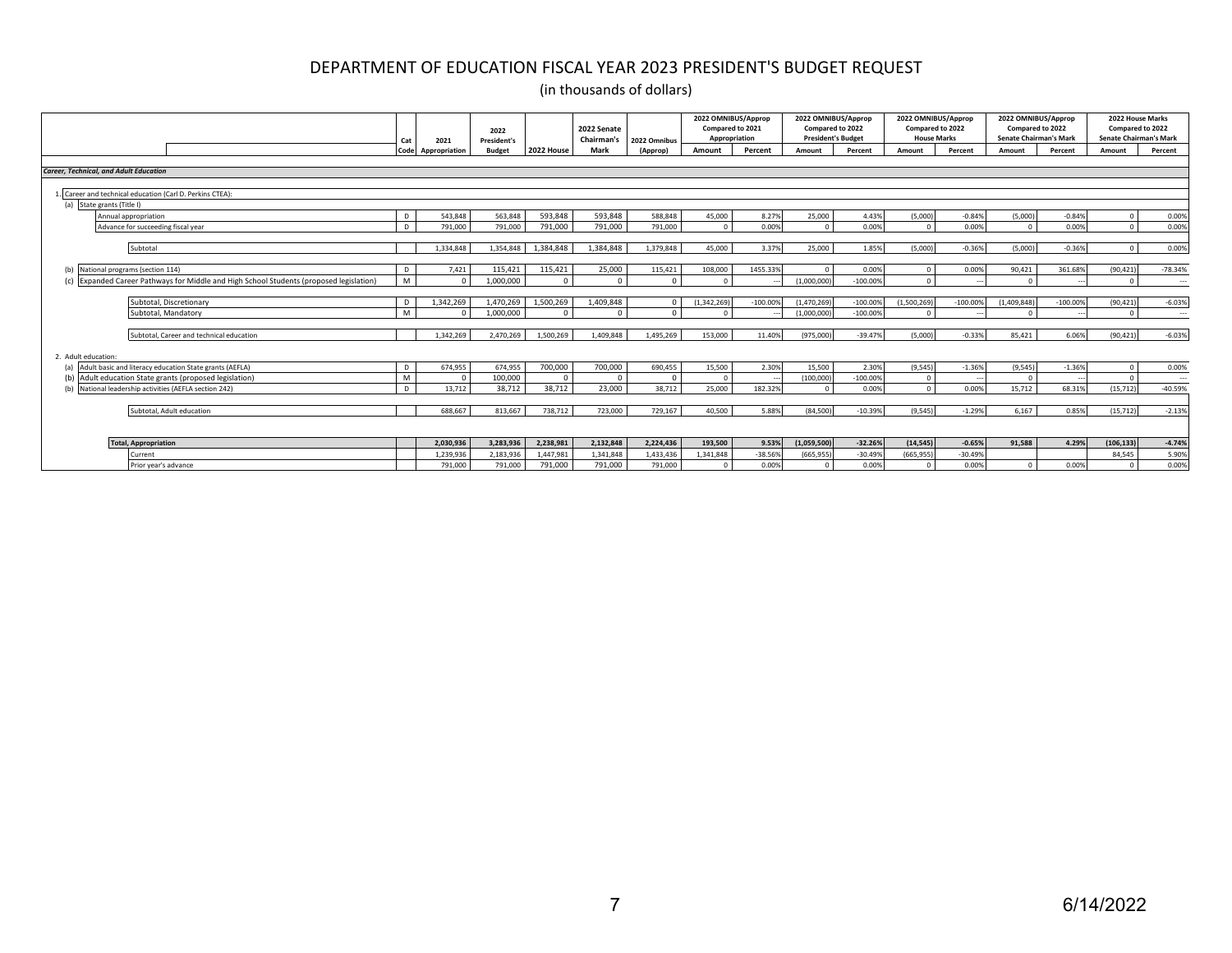|                                                                         | Cat  | 2021          | 2022<br><b>President's</b> |                | 2022 Senate<br>Chairman's | 2022 Omnibus | 2022 OMNIBUS/Approp<br>Compared to 2021<br>Appropriation |            | 2022 OMNIBUS/Approp<br>Compared to 2022<br><b>President's Budget</b> |           | 2022 OMNIBUS/Approp<br>Compared to 2022<br><b>House Marks</b> |            | 2022 OMNIBUS/Approp<br>Compared to 2022<br><b>Senate Chairman's Mark</b> |          | 2022 House Marks<br>Compared to 2022<br><b>Senate Chairman's Mark</b> |            |
|-------------------------------------------------------------------------|------|---------------|----------------------------|----------------|---------------------------|--------------|----------------------------------------------------------|------------|----------------------------------------------------------------------|-----------|---------------------------------------------------------------|------------|--------------------------------------------------------------------------|----------|-----------------------------------------------------------------------|------------|
|                                                                         | Code | Appropriation | <b>Budget</b>              | 2022 House     | Mark                      | (Approp)     | Amount                                                   | Percent    | Amount                                                               | Percent   | Amount                                                        | Percent    | Amount                                                                   | Percent  | Amount                                                                | Percent    |
| <b>Student Financial Assistance</b>                                     |      |               |                            |                |                           |              |                                                          |            |                                                                      |           |                                                               |            |                                                                          |          |                                                                       |            |
|                                                                         |      |               |                            |                |                           |              |                                                          |            |                                                                      |           |                                                               |            |                                                                          |          |                                                                       |            |
| 1. Federal Pell grants (HEA IV-A-1):                                    |      |               |                            |                |                           |              |                                                          |            |                                                                      |           |                                                               |            |                                                                          |          |                                                                       |            |
| <b>Discretionary Pell grants</b><br>(a)                                 |      | 22.475.352    | 25,475,352                 | 24.725.352     | 24.278.460                | 25,475,352   | 3.000.000                                                | 13.35%     | $\Omega$                                                             | 0.00%     | 750,000                                                       | 3.03%      | 1,196,892                                                                | 4.93%    | (446,892                                                              | $-1.81%$   |
| (b)<br><b>Mandatory Pell grants</b>                                     | M    | 5,167,582     | 14,190,000                 | $\overline{0}$ | $\Omega$                  | 5,161,000    | (6, 582)                                                 | $-0.13%$   | (9,029,000)                                                          | $-63.63%$ | 5,161,000                                                     |            | 5,161,000                                                                |          | $\Omega$                                                              |            |
| Mandatory Funding for Discretionary Program Costs                       | M    | 1.142.000     | 1.007.000                  |                |                           | 1.085.000    | (57,000)                                                 | $-4.99%$   | 78,000                                                               | 7.75%     | 1.085.000                                                     |            | 1.085.000                                                                |          | $\Omega$                                                              | --         |
|                                                                         |      |               |                            |                |                           |              |                                                          |            |                                                                      |           |                                                               |            |                                                                          |          |                                                                       |            |
| Subtotal, Federal Pell grants                                           |      | 28,784.934    | 40.672.352                 | 24.725.352     | 24.278.460                | 31,721,352   | 2,936,418                                                | 10.209     | (8.951.000                                                           | $-22.01%$ | 6,996,000                                                     | 28.29%     | 7.442.892                                                                | 30.66%   | (446.892                                                              | $-1.81%$   |
| Discretionan                                                            | -n   | 22,475,352    | 25,475,352                 | 24,725,352     | 24,278,460                | 25,475,352   | 3.000.000                                                | 13.359     | $\sqrt{ }$                                                           | 0.009     | 750,000                                                       | 3.03%      | 1,196,892                                                                | 4.93%    | (446,892                                                              | $-1.81%$   |
| Mandatory                                                               | M    | 6.309.582     | 15,197,000                 | $\Omega$       |                           | 6,246,000    | (63, 582)                                                | $-1.01%$   | (8,951,000)                                                          | $-58.909$ | 6.246.000                                                     |            | 6.246.000                                                                |          | $\Omega$                                                              |            |
|                                                                         |      |               |                            |                |                           |              |                                                          |            |                                                                      |           |                                                               |            |                                                                          |          |                                                                       |            |
| Campus-based programs:                                                  |      |               |                            |                |                           |              |                                                          |            |                                                                      |           |                                                               |            |                                                                          |          |                                                                       |            |
| Federal supplemental educational opportunity grants (HEA IV-A-3)<br>(a) | D.   | 880,000       | 880,000                    | 1,028,000      | 905.000                   | 895,000      | 15,000                                                   | 1.70%      | 15,000                                                               | 1.70%     | (133,000)                                                     | $-12.949$  | (10,000)                                                                 | $-1.10%$ | (123,000)                                                             | $-11.96%$  |
| Federal work-study (HEA IV-C)<br>(h)                                    | D.   | 1,190,000     | 1,190,000                  | 1,434,000      | 1,230,000                 | 1,210,000    | 20,000                                                   | 1.68%      | 20,000                                                               | 1.68%     | (224,000)                                                     | $-15.62%$  | (20,000)                                                                 | $-1.63%$ | (204,000)                                                             | $-14.23%$  |
|                                                                         |      |               |                            |                |                           |              |                                                          |            |                                                                      |           |                                                               |            |                                                                          |          |                                                                       |            |
| Subtotal, Campus-based programs                                         |      | 2.070.000     | 2,070,000                  | 2.462.000      | 2.135.000                 | 2,105,000    | 35,000                                                   | 1.69%      | 35,000                                                               | 1.69%     | (357,000                                                      | $-14.50%$  | (30,000)                                                                 | $-1.41%$ | (327,000)                                                             | $-13.28%$  |
|                                                                         | M    | 589           |                            |                |                           |              |                                                          |            |                                                                      |           |                                                               |            |                                                                          |          |                                                                       |            |
| 3. Iraq and Afghanistan service grants (P.L. 111-39)                    |      |               | 783                        | 783            | 783                       | 783          | 194                                                      | 32.94%     | $\Omega$                                                             | 0.00%     | $\Omega$                                                      | 0.00%      | $\Omega$                                                                 | 0.00%    | $\Omega$                                                              | 0.00%      |
| Total                                                                   |      | 30.855.523    | 42,743,135                 | 27,188,135     | 26.413.460                | 33,827,135   | 2,971,612                                                | 9.63%      | (8,916,000)                                                          | $-20.86%$ | 6,639,000                                                     | 24.42%     | 7,413,675                                                                | 28.07%   | (774, 675)                                                            | $-2.85%$   |
| Discretionary                                                           |      | 24.545.352    | 27,545,352                 | 27,187,352     | 26,413,460                | 27,580,352   | 3,035,000                                                | 12.36%     | 35,000                                                               | 0.13%     | 393,000                                                       | 1.45%      | 1,166,892                                                                | 4.42%    | (773,892                                                              | $-2.859$   |
| Mandatory                                                               | M    | 6.310.171     | 15,197,783                 | 783            | n                         | 6,246,783    | (63.388)                                                 | $-1.00%$   | (8.951.000                                                           | $-58.90%$ | 6.246.000                                                     | 797701.15% | 6.246.783                                                                |          | (783)                                                                 | $-100.009$ |
|                                                                         |      |               |                            |                |                           |              |                                                          |            |                                                                      |           |                                                               |            |                                                                          |          |                                                                       |            |
| <b>TEACH Grants (HEA IV-A-9)</b>                                        |      |               |                            |                |                           |              |                                                          |            |                                                                      |           |                                                               |            |                                                                          |          |                                                                       |            |
|                                                                         |      |               |                            |                |                           |              |                                                          |            |                                                                      |           |                                                               |            |                                                                          |          |                                                                       |            |
| New loan subsidy                                                        | M    | 27.285        | 82,090                     |                |                           | 82,090       | 54,805                                                   | 200.869    | $\Omega$                                                             | 0.00%     | 82,090                                                        |            | 82.090                                                                   |          | $\Omega$                                                              |            |
| Upward reestimate of existing loans                                     | M    | 78,281        |                            |                |                           |              | (78, 281)                                                | $-100.005$ | $\Omega$                                                             |           | - C                                                           |            |                                                                          |          | $\sqrt{ }$                                                            |            |
| Downward reestimate of existing loans (non-add)                         | M    | (3.225)       |                            |                |                           |              | 3,225                                                    | $-100.009$ | $\Omega$                                                             |           |                                                               |            |                                                                          |          |                                                                       |            |
| Net reestimate of existing loans (non-add)                              | M    | 75,056        |                            |                |                           |              | (75.056)                                                 | $-100.009$ | $\Omega$                                                             |           | $\sqrt{ }$                                                    |            | $\Omega$                                                                 |          | $\Omega$                                                              |            |
| Upward modification of existing loans                                   | M    | 46,870        |                            |                |                           |              | (46, 870)                                                | $-100.009$ | $\Omega$                                                             |           | - C                                                           |            | $\Omega$                                                                 |          |                                                                       |            |
| Downward modification of existing loans                                 | M    |               |                            |                |                           |              | $\Omega$                                                 |            | $\Omega$                                                             |           | $\Omega$                                                      |            | $\Omega$                                                                 |          | $\Omega$                                                              |            |
| Net modification of existing loans (non-add)                            | M    | 46,870        |                            |                |                           |              | (46, 870)                                                | $-100.009$ | $\Omega$                                                             |           | $\Omega$                                                      |            | $\Omega$                                                                 |          | $\Omega$                                                              |            |
|                                                                         |      |               |                            |                |                           |              |                                                          |            |                                                                      |           |                                                               |            |                                                                          |          |                                                                       |            |
| Subtotal, loan subsidies                                                |      | 152,436       | 82,090                     | $\Omega$       |                           | 82,090       | (70, 346)                                                | $-46.15%$  | $\Omega$                                                             | 0.00%     | 82,090                                                        |            | 82,090                                                                   |          | $\Omega$                                                              |            |
| Subtotal, new loan subsidies and net reestimate (non-add)               |      | 149.211       | 82,090                     |                |                           | 82,090       | (67, 121)                                                | $-44.989$  | $\Omega$<br>$\Omega$                                                 | 0.00%     | 82.090                                                        |            | 82,090                                                                   |          | $\Omega$                                                              |            |
| Total                                                                   | M    | 152.436       | 82.090                     | $\Omega$       |                           | 82.090       | (70.346)                                                 | $-46.15%$  | $\mathbf{a}$                                                         | 0.00%     | 82.090                                                        |            | 82.090                                                                   |          | $\Omega$                                                              |            |
|                                                                         |      |               |                            |                |                           |              |                                                          |            |                                                                      |           |                                                               |            |                                                                          |          |                                                                       |            |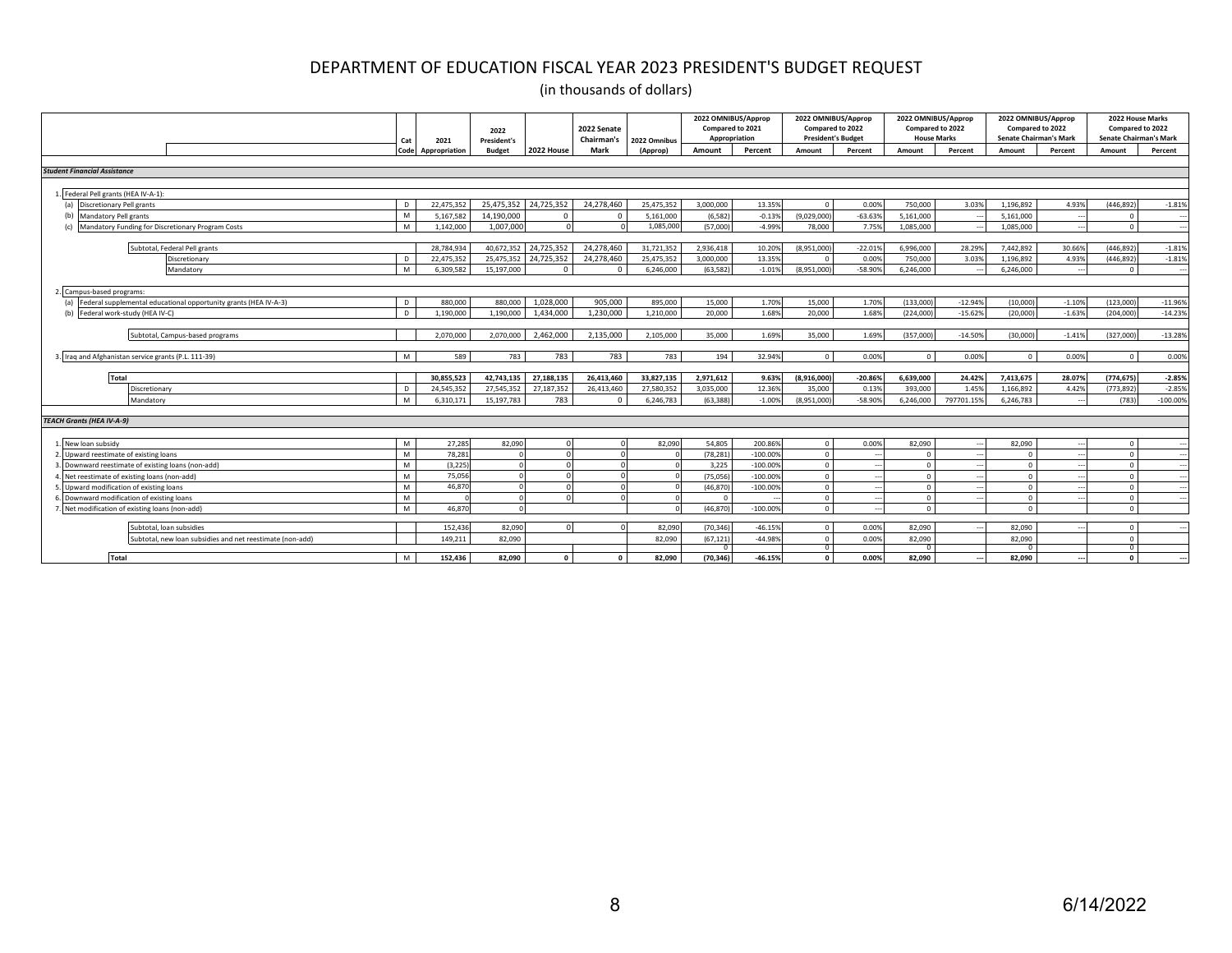|                                                                                                                                                                                             | Cat  | 2021          | 2022<br>President's |            | 2022 Senate<br>Chairman's | 2022 Omnibus  | 2022 OMNIBUS/Approp<br>Compared to 2021<br>Appropriation |            | 2022 OMNIBUS/Approp<br>Compared to 2022<br><b>President's Budget</b> |            | 2022 OMNIBUS/Approp<br>Compared to 2022<br><b>House Marks</b> |            | 2022 OMNIBUS/Approp<br>Compared to 2022<br><b>Senate Chairman's Mark</b> |           | 2022 House Marks<br>Compared to 2022<br><b>Senate Chairman's Mark</b> |                          |
|---------------------------------------------------------------------------------------------------------------------------------------------------------------------------------------------|------|---------------|---------------------|------------|---------------------------|---------------|----------------------------------------------------------|------------|----------------------------------------------------------------------|------------|---------------------------------------------------------------|------------|--------------------------------------------------------------------------|-----------|-----------------------------------------------------------------------|--------------------------|
|                                                                                                                                                                                             | Code | Appropriation | <b>Budget</b>       | 2022 House | Mark                      | (Approp)      | Amount                                                   | Percent    | Amount                                                               | Percent    | Amount                                                        | Percent    | Amount                                                                   | Percent   | Amount                                                                | Percent                  |
|                                                                                                                                                                                             |      |               |                     |            |                           |               |                                                          |            |                                                                      |            |                                                               |            |                                                                          |           |                                                                       |                          |
| Federal Direct Student Loans Program Account (HEA IV-D)                                                                                                                                     |      |               |                     |            |                           |               |                                                          |            |                                                                      |            |                                                               |            |                                                                          |           |                                                                       |                          |
| 1. New loan subsidies                                                                                                                                                                       | M    | 5.196.638     | 12,323,075          |            |                           | 9,414,99      | 4,218,354                                                | 81.17      | (2,908,083)                                                          | $-23.609$  | 9,414,992                                                     |            | 9,414,992                                                                |           |                                                                       |                          |
| New net loan subsidy (non-add)                                                                                                                                                              | M    | 413,686       | 8,603,771           |            |                           | 6,042,99      | 5,629,305                                                | 1360.77    | (2,560,780)                                                          | $-29.76%$  | 6.042.991                                                     |            | 6,042,991                                                                |           | $\Omega$                                                              |                          |
| Upward reestimate of existing loans                                                                                                                                                         | M    | 53,674,81     |                     |            |                           | 26,706,61     | (26.968.203)                                             | $-50.24%$  | 26,706,610                                                           |            | 26,706,610                                                    |            | 26,706,610                                                               |           | $\Omega$                                                              | $\cdots$                 |
| Downward reestimate of existing loans (non-add)                                                                                                                                             | M    | (838.915      |                     |            |                           | (13, 701, 75) | (12, 862, 841)                                           | 1533.27    | (13,701,756)                                                         |            | (13,701,756                                                   |            | (13,701,756)                                                             |           | $\Omega$                                                              |                          |
| Net reestimate of existing loans (non-add)                                                                                                                                                  | M    | 52,835,898    |                     |            |                           | 13,004,8      | (39, 831, 044)                                           | $-75.39%$  | 13,004,854                                                           |            | 13,004,854                                                    |            | 13,004,854                                                               |           | $\Omega$                                                              |                          |
| Upward modification of existing loans                                                                                                                                                       | M    | 70,861,52     |                     |            |                           | 12,319,0      | (58, 542, 438)                                           | $-82.629$  | 12,319,087                                                           |            | 12,319,087                                                    |            | 12,319,087                                                               |           | $\Omega$                                                              |                          |
| Net modification of existing loans (non-add)                                                                                                                                                | M    | 70,861,52     |                     |            |                           | 2,221,5       | (68,639,955                                              | $-96.86%$  | 2,221,570                                                            |            | 2,221,570                                                     |            | 2,221,570                                                                |           |                                                                       |                          |
| Temporary Expanded Public Service Loan Forgiveness <sup>1</sup>                                                                                                                             | D.   | 50,000        | 25,000              | 25,000     | 50,000                    | 25,00         | (25,000)                                                 | $-50.00%$  |                                                                      | 0.00%      |                                                               | 0.00%      | (25,000)                                                                 | $-50.00%$ | 25,000                                                                | 100.00%                  |
| Subtotal, loan subsidies                                                                                                                                                                    |      | 129,782,976   | 12,348,075          |            |                           | 48,465,68     | (81, 317, 287)                                           | $-62.66%$  | 36,117,614                                                           | 292.50%    | 48,465,689                                                    |            | 48,465,689                                                               |           | $\Omega$                                                              |                          |
| Subtotal, new loan subsidies and net reestimate/modification (non-add)                                                                                                                      |      | 128,894,061   | 8,628,771           | $\Omega$   | $\Omega$                  | 24,641,416    | (104, 252, 645)                                          | $-80.88%$  | 16,012,645                                                           | 185.57%    | 24,641,416                                                    |            | 24,641,416                                                               |           | $\Omega$                                                              | $\overline{\phantom{a}}$ |
| <b>Total</b>                                                                                                                                                                                |      | 129,782,976   | 12,348,075          | 25,000     | 50,000                    | 48,465,68     | (81,317,287                                              | $-62.66%$  | 36,117,614                                                           | 292.50%    | 48,440,689                                                    | 193762.76% | 48,415,689                                                               | 96831.38% | 25,000                                                                | 100.00%                  |
| Discretionary <sup>®</sup>                                                                                                                                                                  | D.   | 50,000        | 25,000              | 25,000     | 50,000                    | 25,000        | (25,000)                                                 | $-50.00%$  | $\Omega$                                                             | 0.009      |                                                               | 0.00%      | (25,000)                                                                 | $-50.00%$ | 25,000                                                                | 100.00%                  |
| Mandatory                                                                                                                                                                                   | M    | 129.732.976   | 12.323.075          |            |                           | 48,440,689    | (81.292.287)                                             | $-62.66%$  | 36,117,614                                                           | 293.099    | 48,440,689                                                    |            | 48.440.689                                                               |           | $^{\circ}$                                                            |                          |
| These amounts support the temporary expansion of the Public Service Loan Forgiveness (TEPSLF) program and are treated as a change in mandatory program (CHIMP) for budget scoring purposes. |      |               |                     |            |                           |               |                                                          |            |                                                                      |            |                                                               |            |                                                                          |           |                                                                       |                          |
|                                                                                                                                                                                             |      |               |                     |            |                           |               |                                                          |            |                                                                      |            |                                                               |            |                                                                          |           |                                                                       |                          |
| <b>Federal Family Education Loans Program Account (HEA IV-B)</b>                                                                                                                            |      |               |                     |            |                           |               |                                                          |            |                                                                      |            |                                                               |            |                                                                          |           |                                                                       |                          |
|                                                                                                                                                                                             |      |               |                     |            |                           |               |                                                          |            |                                                                      |            |                                                               |            |                                                                          |           |                                                                       |                          |
| Upward reestimate of existing loans                                                                                                                                                         | M    | 3,780,632     | $\circ$             | $\Omega$   | $\Omega$                  | 9,797,237     | 6,016,605                                                | 159.14%    | 9.797.237                                                            |            | 9.797.237                                                     |            | 9.797.237                                                                |           | $\Omega$                                                              |                          |
| Downward reestimate of existing loans (non-add)                                                                                                                                             | M    | (588,521      | $\circ$             | $\circ$    | $\Omega$                  |               | 588,521                                                  | $-100.00%$ | $\Omega$                                                             |            |                                                               |            | $\Omega$                                                                 |           | $\Omega$                                                              |                          |
| Net reestimate of existing loans (non-add)                                                                                                                                                  | M    | 3,192,11      | $^{\circ}$          | $\circ$    | $\Omega$                  | 9,797,237     | 6,605,126                                                | 206.92%    | 9,797,237                                                            |            | 9,797,237                                                     |            | 9,797,237                                                                |           | $\Omega$                                                              |                          |
| Upward modification of existing loans                                                                                                                                                       | M    | 6,112,293     | $\Omega$            | $\Omega$   | $\Omega$                  | 2,703,306     | (3,408,987)                                              | $-55.77%$  | 2,703,306                                                            |            | 2,703,306                                                     |            | 2,703,306                                                                |           | $\Omega$                                                              |                          |
| Downward modification of existing loans (non-add)                                                                                                                                           | M    |               | $\circ$             | $\circ$    | $\Omega$                  | (545,899      | (545,899)                                                |            | (545,899                                                             |            | (545,899                                                      |            | (545, 899)                                                               |           | $\Omega$                                                              |                          |
| Net modification of existing loans (non-add)                                                                                                                                                | M    | 6,112,293     | $\Omega$            | $\Omega$   |                           | 2,157,407     | (3,954,886)                                              | $-64.70%$  | 2,157,407                                                            |            | 2,157,407                                                     |            | 2,157,407                                                                |           | $\Omega$                                                              |                          |
|                                                                                                                                                                                             | M    | 9,892,925     | $\Omega$            | $\Omega$   | $\Omega$                  | 12,500,543    | 2,607,618                                                | 26.36%     | 12,500,543                                                           |            | 12,500,543                                                    |            | 12,500,543                                                               |           | $\Omega$                                                              |                          |
| <b>Total, FFEL Program Account</b><br>Total, new loan subsidies and net reestimate (non-add)                                                                                                |      | 9,304,404     | $\Omega$            | $\Omega$   |                           | 11,954,644    | 2,650,240                                                | 28,489     | 11,954,644                                                           |            | 11,954,644                                                    |            | 11,954,644                                                               |           | $\Omega$                                                              |                          |
|                                                                                                                                                                                             |      |               |                     |            |                           |               |                                                          |            |                                                                      |            |                                                               |            |                                                                          |           |                                                                       |                          |
| Federal Family Education Loans Liquidating Account (HEA IV-B)                                                                                                                               |      |               |                     |            |                           |               |                                                          |            |                                                                      |            |                                                               |            |                                                                          |           |                                                                       |                          |
|                                                                                                                                                                                             |      |               |                     |            |                           |               |                                                          |            |                                                                      |            |                                                               |            |                                                                          |           |                                                                       |                          |
| Pre-1992 student loans                                                                                                                                                                      | M    | (73, 374)     | 146,838             | (146,838   |                           | 146,838       | (73.464)                                                 | 100.12%    | $\Omega$                                                             | 0.00%      |                                                               | 0.00%      | (146.838)                                                                |           | 146.838                                                               | $-100.00%$               |
| <b>Health Education Assistance Loans Liquidating Account</b>                                                                                                                                | M    | (2,000)       | (5,029)             | (5,029)    |                           | (5,029)       | (3,029)                                                  | 151.45%    | $\Omega$                                                             | 0.00%      |                                                               | 0.00%      | (5,029)                                                                  |           | 5,029                                                                 | $-100.00\%$              |
| <b>Free Community College</b>                                                                                                                                                               |      |               |                     |            |                           |               |                                                          |            |                                                                      |            |                                                               |            |                                                                          |           |                                                                       |                          |
| 1. Free Community College (proposed legislation)                                                                                                                                            | M    | $\Omega$      | 14,312,447          |            |                           |               | $\Omega$                                                 |            | (14, 312, 447)                                                       | $-100.009$ |                                                               |            | $\Omega$                                                                 |           | $\Omega$                                                              |                          |
| Institutional Aid to Improve Affordability (proposed legislation)                                                                                                                           | M    | $\Omega$      | 4.640.778           |            |                           |               | $\Omega$                                                 |            | (4.640.778                                                           | $-100.00%$ |                                                               |            | $\Omega$                                                                 |           |                                                                       |                          |
|                                                                                                                                                                                             |      |               |                     |            |                           |               |                                                          |            |                                                                      |            |                                                               |            |                                                                          |           |                                                                       |                          |
| <b>Total</b>                                                                                                                                                                                | M    | $\Omega$      | 18,953,225          |            |                           |               |                                                          |            | (18,953,225)                                                         | $-100.00%$ |                                                               |            | $\Omega$                                                                 |           |                                                                       |                          |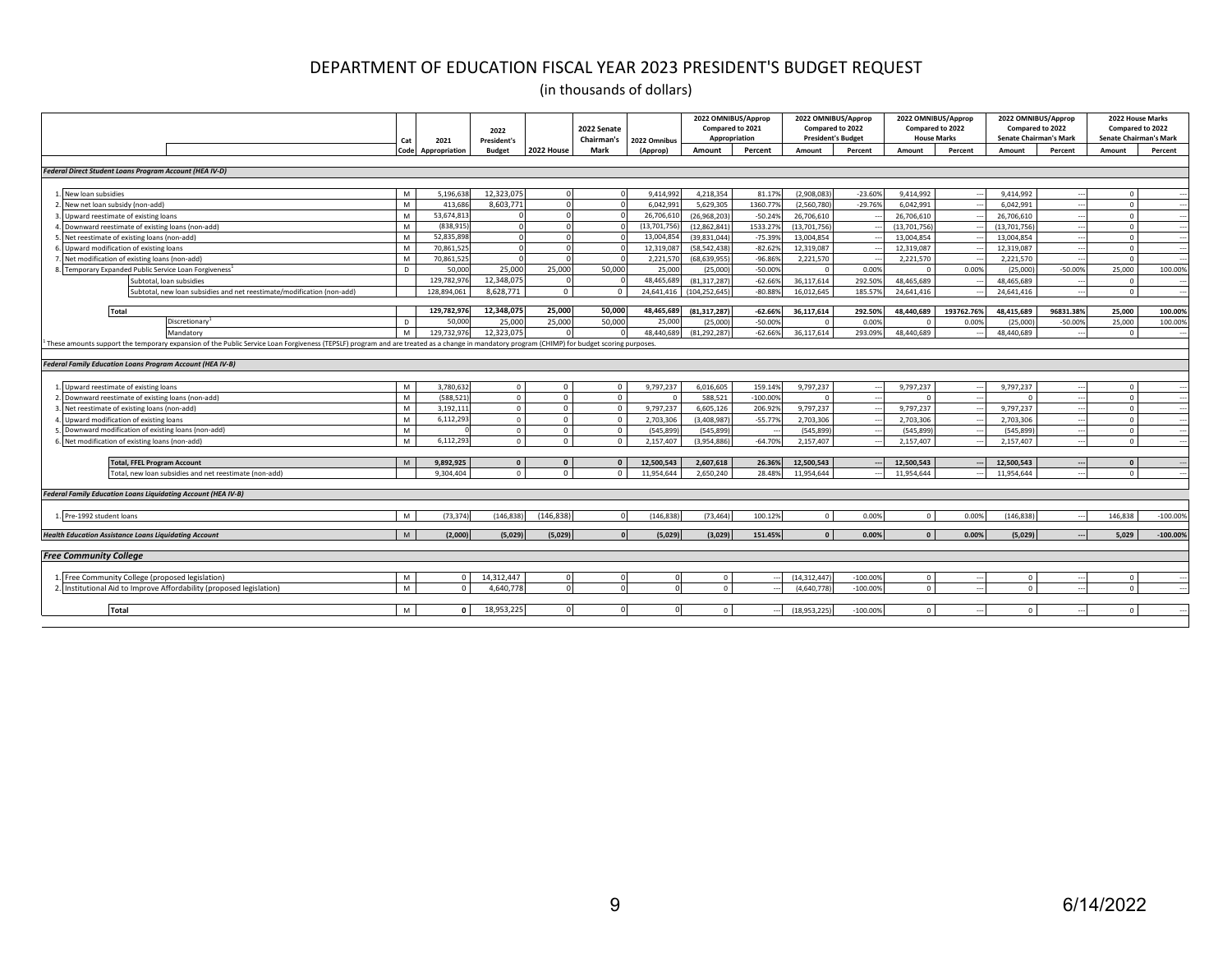|                                                                                          | Cat          | 2021          | 2022<br><b>President's</b> |            | 2022 Senate<br>Chairman's | 2022 Omnibus | 2022 OMNIBUS/Approp<br>Compared to 2021<br>Appropriation |         | 2022 OMNIBUS/Approp<br>Compared to 2022<br><b>President's Budget</b> |           | 2022 OMNIBUS/Approp<br>Compared to 2022<br><b>House Marks</b> |                          | 2022 OMNIBUS/Approp<br>Compared to 2022<br><b>Senate Chairman's Mark</b> |           | 2022 House Marks<br>Compared to 2022<br><b>Senate Chairman's Mark</b> |           |
|------------------------------------------------------------------------------------------|--------------|---------------|----------------------------|------------|---------------------------|--------------|----------------------------------------------------------|---------|----------------------------------------------------------------------|-----------|---------------------------------------------------------------|--------------------------|--------------------------------------------------------------------------|-----------|-----------------------------------------------------------------------|-----------|
|                                                                                          | Code         | Appropriation | <b>Budget</b>              | 2022 House | <b>Mark</b>               | (Approp)     | Amount                                                   | Percent | Amount                                                               | Percent   | Amount                                                        | Percent                  | Amount                                                                   | Percent   | Amount                                                                | Percent   |
| <b>Higher Education</b>                                                                  |              |               |                            |            |                           |              |                                                          |         |                                                                      |           |                                                               |                          |                                                                          |           |                                                                       |           |
|                                                                                          |              |               |                            |            |                           |              |                                                          |         |                                                                      |           |                                                               |                          |                                                                          |           |                                                                       |           |
| Aid for institutional development:                                                       |              |               |                            |            |                           |              |                                                          |         |                                                                      |           |                                                               |                          |                                                                          |           |                                                                       |           |
| (a) Strengthening institutions (HEA III-A, section 311)                                  | D.           | 109.007       | 209,007                    | 209,007    | 187.413                   | 110.070      | 1,063                                                    | 0.98%   | (98, 937)                                                            | $-47.34%$ | (98, 937)                                                     | $-47.34%$                | (77, 343)                                                                | $-41.27%$ | (21, 594)                                                             | $-10.33%$ |
|                                                                                          |              |               |                            |            |                           |              |                                                          |         |                                                                      |           |                                                               |                          |                                                                          |           |                                                                       |           |
| (b) Strengthening tribally controlled colleges and universities (HEA III-A, section 316) | $\mathsf{D}$ | 38,080        | 53,080                     | 53,080     | 51,341                    | 43.896       | 5,816                                                    | 15.27%  | (9, 184)                                                             | $-17.30%$ | (9, 184)                                                      | $-17.30%$                | (7, 445)                                                                 | $-14.50%$ | (1,739)                                                               | $-3.28%$  |
| (c) Mandatory strengthening tribally controlled colleges and universities                |              |               |                            |            |                           |              |                                                          |         |                                                                      |           |                                                               |                          |                                                                          |           |                                                                       |           |
| (HEA III-F, section 371)                                                                 | M            | 28.290        | 87,290                     | ΩI         |                           | 87,290       | 59,000                                                   | 208.55% |                                                                      | 0.00%     | 87,290                                                        | $\overline{\phantom{a}}$ | 87,290                                                                   |           | $\Omega$                                                              |           |
|                                                                                          |              |               |                            |            |                           |              |                                                          |         |                                                                      |           |                                                               |                          |                                                                          |           |                                                                       |           |
| Subtotal                                                                                 |              | 66,370        | 140,370                    | 53,080     | 51,341                    | 131,186      | 64,816                                                   | 97.66%  | (9, 184)                                                             | $-6.54%$  | 78,106                                                        | 147.15%                  | 79,845                                                                   | 155.52%   | (1,739)                                                               | $-3.28%$  |
| (d) Strengthening Alaska Native and Native Hawaiian-serving institutions (HEA III-A,     |              |               |                            |            |                           |              |                                                          |         |                                                                      |           |                                                               |                          |                                                                          |           |                                                                       |           |
| section 317)                                                                             | $\mathsf{D}$ | 19.044        | 25.044                     | 25.044     | 24.348                    | 21.371       | 2.327                                                    | 12.22%  | (3.673)                                                              | $-14.67%$ | (3.673)                                                       | $-14.67%$                | (2.977)                                                                  | $-12.23%$ | (696)                                                                 | $-2.78%$  |
| (e) Mandatory strengthening Alaska Native and Native Hawaiian-serving                    |              |               |                            |            |                           |              |                                                          |         |                                                                      |           |                                                               |                          |                                                                          |           |                                                                       |           |
| institutions (HEA III-F, section 371)                                                    | M            | 14.145        | 43.145                     | ΩI         |                           | 43.145       | 29,000                                                   | 205.02% |                                                                      | 0.00%     | 43.145                                                        | $\overline{\phantom{a}}$ | 43.145                                                                   | $\sim$    | $\Omega$                                                              |           |
|                                                                                          |              |               |                            |            |                           |              |                                                          |         |                                                                      |           |                                                               |                          |                                                                          |           |                                                                       |           |
| Subtotal                                                                                 |              | 33.189        | 68,189                     | 25,044     | 24,348                    | 64,516       | 31,327                                                   | 94.39%  | (3.673)                                                              | $-5.39%$  | 39,472                                                        | 157.61%                  | 40,168                                                                   | 164.97%   | (696)                                                                 | $-2.78%$  |
|                                                                                          |              |               |                            |            |                           |              |                                                          |         |                                                                      |           |                                                               |                          |                                                                          |           |                                                                       |           |
| (f) Strengthening HBCUs (HEA III-B, section 323)                                         |              | 337,619       | 402,619                    | 402,619    | 395,082                   | 362,823      | 25,204                                                   | 7.47%   | (39, 796)                                                            | $-9.88%$  | (39, 796)                                                     | $-9.88%$                 | (32, 259)                                                                | $-8.17%$  | (7, 537)                                                              | $-1.87%$  |
| Mandatory strengthening HBCUs (HEA III-F, section 371)                                   | M            | 80,155        | 247,155                    |            |                           | 247,155      | 167,000                                                  | 208.35% |                                                                      | 0.00%     | 247,155                                                       |                          | 247,155                                                                  | --        | $\Omega$                                                              | ---       |
|                                                                                          |              |               |                            |            |                           |              |                                                          |         |                                                                      |           |                                                               |                          |                                                                          |           |                                                                       |           |
| Subtotal                                                                                 |              | 417.774       | 649,774                    | 402,619    | 395,082                   | 609,978      | 192,204                                                  | 46.01%  | (39, 796)                                                            | $-6.12%$  | 207,359                                                       | 51.50%                   | 214,896                                                                  | 54.39%    | (7, 537)                                                              | $-1.87%$  |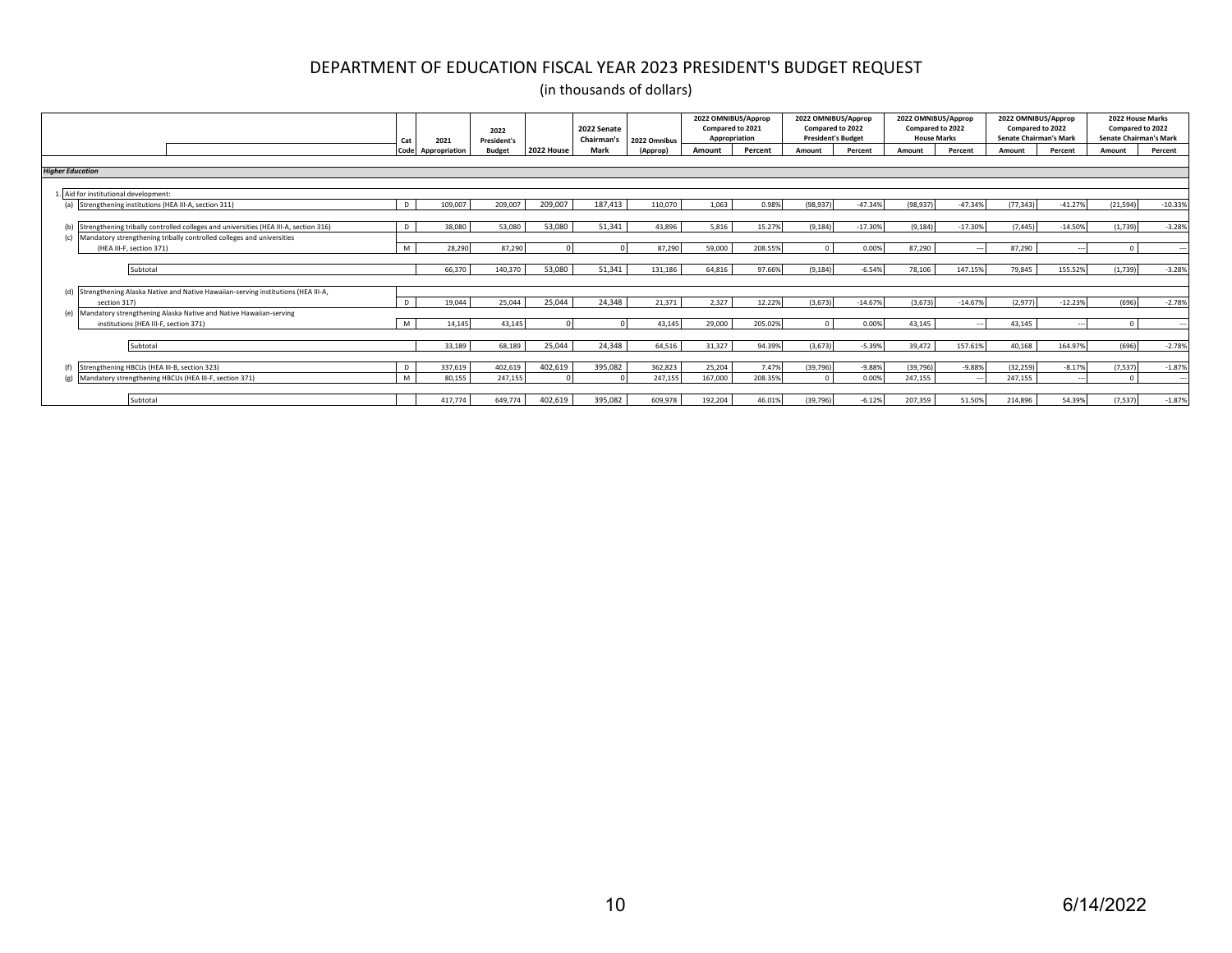|                                                                                                     | Cat          | 2021          | 2022<br><b>President's</b> |            | 2022 Senate<br>Chairman's | 2022 Omnibus | 2022 OMNIBUS/Approp<br>Compared to 2021<br>Appropriation |           | 2022 OMNIBUS/Approp<br>Compared to 2022<br><b>President's Budget</b> |           | 2022 OMNIBUS/Approp<br>Compared to 2022<br><b>House Marks</b> |                          | 2022 OMNIBUS/Approp<br>Compared to 2022<br><b>Senate Chairman's Mark</b> |                          | 2022 House Marks<br>Compared to 2022<br><b>Senate Chairman's Mark</b> |           |
|-----------------------------------------------------------------------------------------------------|--------------|---------------|----------------------------|------------|---------------------------|--------------|----------------------------------------------------------|-----------|----------------------------------------------------------------------|-----------|---------------------------------------------------------------|--------------------------|--------------------------------------------------------------------------|--------------------------|-----------------------------------------------------------------------|-----------|
|                                                                                                     | Code         | Appropriation | <b>Budget</b>              | 2022 House | Mark                      | (Approp)     | Amount                                                   | Percent   | Amount                                                               | Percent   | Amount                                                        | Percent                  | Amount                                                                   | Percent                  | Amount                                                                | Percent   |
|                                                                                                     |              |               |                            |            |                           |              |                                                          |           |                                                                      |           |                                                               |                          |                                                                          |                          |                                                                       |           |
| <b>Higher Education (continued)</b>                                                                 |              |               |                            |            |                           |              |                                                          |           |                                                                      |           |                                                               |                          |                                                                          |                          |                                                                       |           |
| (h) Strengthening historically Black graduate institutions (HEA III-B, section 326)                 | D.           | 87,313        | 102,313                    | 102,313    | 100,574                   | 93,129       | 5,816                                                    | 6.66%     | (9, 184)                                                             | $-8.98%$  | (9, 184)                                                      | $-8.98%$                 | (7, 445)                                                                 | $-7.40%$                 | (1,739)                                                               | $-1.70%$  |
| (i) Strengthening HBCU masters program (HEA Title VII, section 723)                                 | D.           | 10.956        | 20,956                     | 20,956     | 19.797                    | 14.834       | 3,878                                                    | 35.40%    | (6, 122)                                                             | $-29.21%$ | (6, 122)                                                      | $-29.21%$                | (4,963)                                                                  | $-25.07%$                | (1, 159)                                                              | $-5.53%$  |
| Strengthening predominantly Black institutions (HEA III-A, section 318)<br>(i)                      | D.           | 14.218        | 23,218                     | 23,218     | 22.175                    | 17,708       | 3,490                                                    | 24.55%    | (5, 510)                                                             | $-23.73%$ | (5, 510)                                                      | $-23.73%$                | (4, 467)                                                                 | $-20.14%$                | (1,043)                                                               | $-4.49%$  |
| Mandatory strengthening predominantly Black institutions (HEA III-F, section 371)<br>(k)            | M            | 14.145        | 43.145                     |            |                           | 43.145       | 29,000                                                   | 205.02%   |                                                                      | 0.00%     | 43.145                                                        |                          | 43.145                                                                   |                          |                                                                       |           |
|                                                                                                     |              |               |                            |            |                           |              |                                                          |           |                                                                      |           |                                                               |                          |                                                                          |                          |                                                                       |           |
| Subtotal                                                                                            |              | 126.632       | 66.363                     | 146.487    | 142.546                   | 60.853       | (65.779)                                                 | $-51.95%$ | (5.510)                                                              | $-8.30%$  | (85.634)                                                      | $-58.46%$                | (81.693)                                                                 | $-57.31%$                | (3.941)                                                               | $-2.69%$  |
|                                                                                                     |              |               |                            |            |                           |              |                                                          |           |                                                                      |           |                                                               |                          |                                                                          |                          |                                                                       |           |
| (I) Strengthening Asian American- and Native American Pacific Islander-serving                      |              |               |                            |            |                           |              |                                                          |           |                                                                      |           |                                                               |                          |                                                                          |                          |                                                                       |           |
| institutions (HEA III-A, section 320)                                                               | $\mathsf{D}$ | 5.120         | 20.120                     | 20.120     | 18.381                    | 10,936       | 5.816                                                    | 113.59%   | (9.184)                                                              | $-45.65%$ | (9.184)                                                       | $-45.65%$                | (7.445)                                                                  | $-40.50%$                | (1.739)                                                               | $-8.64%$  |
| (m) Mandatory strengthening Asian American- and Native American Pacific                             |              |               |                            |            |                           |              |                                                          |           |                                                                      |           |                                                               |                          |                                                                          |                          |                                                                       |           |
| Islander-serving institutions (HEA III-F, section 371)                                              | M            | 4.715         | 14.715                     |            |                           | 14.715       | 10,000                                                   | 212.09%   | $\Omega$                                                             | 0.00%     | 14.715                                                        | $\overline{\phantom{a}}$ | 14.715                                                                   | $\overline{\phantom{a}}$ |                                                                       |           |
|                                                                                                     |              |               |                            |            |                           |              |                                                          |           |                                                                      |           |                                                               |                          |                                                                          |                          |                                                                       |           |
| Subtotal                                                                                            |              | 9.835         | 34.835                     | 20.120     | 18.381                    | 25.651       | 15.816                                                   | 160.81%   | (9.184)                                                              | $-26.36%$ | 5.531                                                         | 27,49%                   | 7.270                                                                    | 39.55%                   | (1.739)                                                               | $-8.64%$  |
|                                                                                                     |              |               |                            |            |                           |              |                                                          |           |                                                                      |           |                                                               |                          |                                                                          |                          |                                                                       |           |
| (n) Strengthening Native American-serving nontribal institutions (HEA III-A, section 319)           | D            | 5,120         | 12,120                     | 12,120     | 11,308                    | 7,834        | 2,714                                                    | 53.01%    | (4, 286)                                                             | $-35.36%$ | (4, 286)                                                      | $-35.36%$                | (3, 474)                                                                 | $-30.72%$                | (812)                                                                 | $-6.70%$  |
| (o) Mandatory strengthening Native American-serving nontribal institutions (HEA III-F, section 371) | M            | 4.715         | 14.715                     |            |                           | 14.715       | 10,000                                                   | 212.099   |                                                                      | 0.00%     | 14.715                                                        |                          | 14.715                                                                   |                          |                                                                       |           |
|                                                                                                     |              |               |                            |            |                           |              |                                                          |           |                                                                      |           |                                                               |                          |                                                                          |                          |                                                                       |           |
| Subtotal                                                                                            |              | 9.835         | 26.835                     | 12.120     | 11.308                    | 22.549       | 12.714                                                   | 129.27%   | (4.286)                                                              | $-15.97%$ | 10.429                                                        | 86.05%                   | 11.241                                                                   | 99.41%                   | (812)                                                                 | $-6.70%$  |
| (p) Minority science and engineering improvement (HEA III-E-1)                                      | D            | 13.370        | 18,370                     | 26.300     | 18.370                    | 14.539       | 1.169                                                    | 8.74%     | (3.831)                                                              | $-20.85%$ | (11.761)                                                      | $-44.72%$                | (3.831)                                                                  | $-20.85%$                | (7.930)                                                               | $-30.15%$ |
|                                                                                                     |              |               |                            |            |                           |              |                                                          |           |                                                                      |           |                                                               |                          |                                                                          |                          |                                                                       |           |
| Subtotal, Aid for institutional development                                                         |              | 786.012       | 1.337.012                  | 894.777    | 848,789                   | 1,147,305    | 361.293                                                  | 45.97%    | (189, 707)                                                           | $-14.19%$ | 252.528                                                       | 28.22%                   | 298,516                                                                  | 35.17%                   | (45, 988)                                                             | $-5.14%$  |
| Discretionary                                                                                       |              | 639.847       | 886.84                     | 894,777    | 848.789                   | 697,140      | 57.293                                                   | 8.95%     | (189, 707)                                                           | $-21.39%$ | (197, 637)                                                    | $-22.09%$                | (151, 649)                                                               | $-17.87%$                | (45.988                                                               | $-5.14%$  |
| Mandatory                                                                                           | M            | 146,165       | 450,165                    | $\Omega$   |                           | 450,165      | 304,000                                                  | 207.98%   |                                                                      | 0.00%     | 450,165                                                       |                          | 450,165                                                                  |                          |                                                                       | - 11      |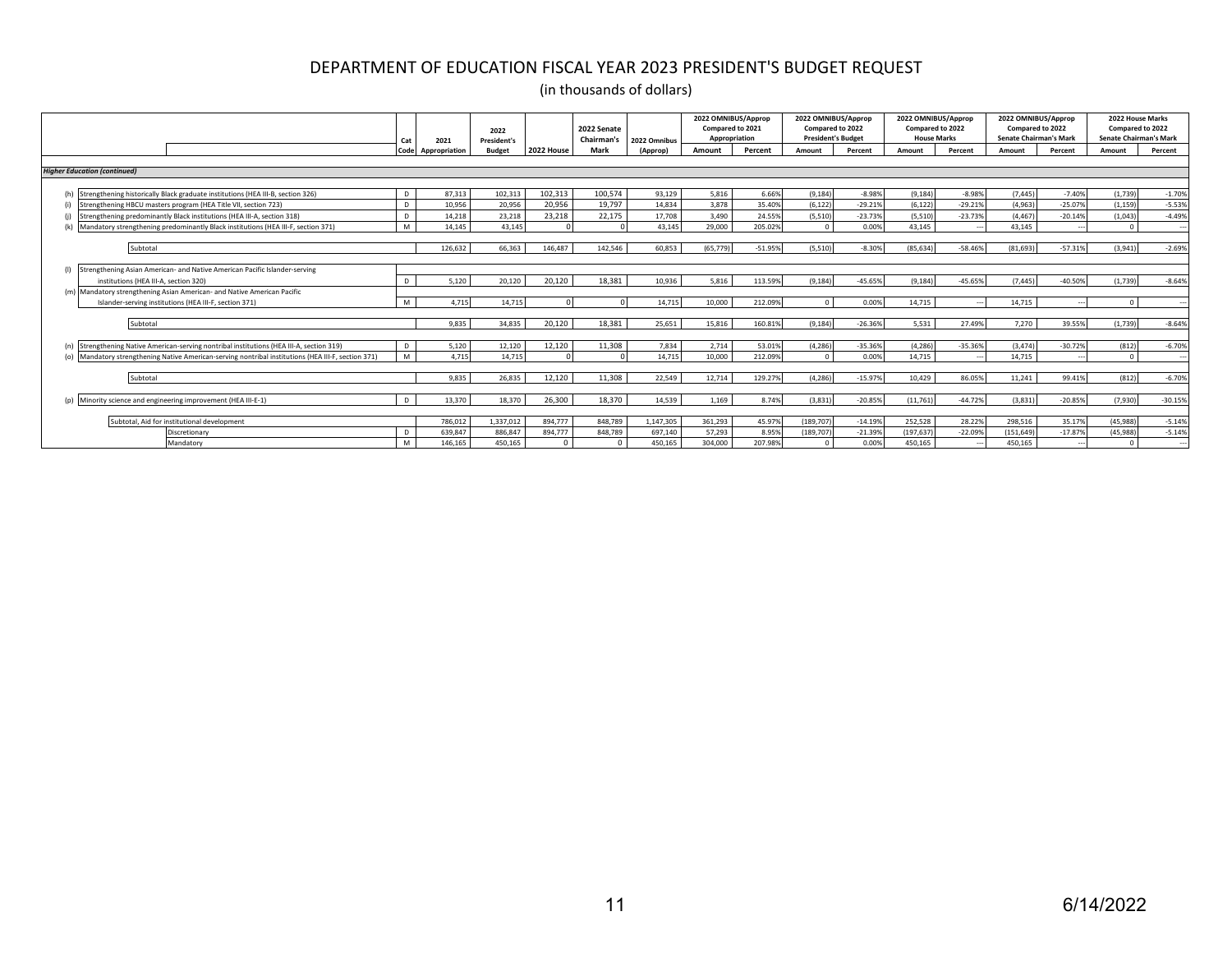|                                                                                           | Cat  | 2021          | 2022<br><b>President's</b> |            | 2022 Senate<br>Chairman's | 2022 Omnibus | 2022 OMNIBUS/Approp<br>Compared to 2021<br>Appropriation |         | 2022 OMNIBUS/Approp<br>Compared to 2022<br><b>President's Budget</b> |           | 2022 OMNIBUS/Approp<br>Compared to 2022<br><b>House Marks</b> |           | 2022 OMNIBUS/Approp | Compared to 2022<br><b>Senate Chairman's Mark</b> | 2022 House Marks<br>Compared to 2022<br><b>Senate Chairman's Mark</b> |           |
|-------------------------------------------------------------------------------------------|------|---------------|----------------------------|------------|---------------------------|--------------|----------------------------------------------------------|---------|----------------------------------------------------------------------|-----------|---------------------------------------------------------------|-----------|---------------------|---------------------------------------------------|-----------------------------------------------------------------------|-----------|
|                                                                                           | Code | Appropriation | <b>Budget</b>              | 2022 House | Mark                      | (Approp)     | Amount                                                   | Percent | Amount                                                               | Percent   | Amount                                                        | Percent   | Amount              | Percent                                           | Amount                                                                | Percent   |
|                                                                                           |      |               |                            |            |                           |              |                                                          |         |                                                                      |           |                                                               |           |                     |                                                   |                                                                       |           |
| <b>Higher Education (continued)</b>                                                       |      |               |                            |            |                           |              |                                                          |         |                                                                      |           |                                                               |           |                     |                                                   |                                                                       |           |
|                                                                                           |      |               |                            |            |                           |              |                                                          |         |                                                                      |           |                                                               |           |                     |                                                   |                                                                       |           |
| 2. Aid for Hispanic-serving institutions                                                  |      |               |                            |            |                           |              |                                                          |         |                                                                      |           |                                                               |           |                     |                                                   |                                                                       |           |
| (a) Developing Hispanic-serving institutions (HEA V-A)                                    |      | 148,732       | 236,732                    | 236,732    | 226,529                   | 182,854      | 34,122                                                   | 22.94%  | (53, 878)                                                            | $-22.76%$ | (53.878)                                                      | $-22.76%$ | (43, 675)           | $-19.28%$                                         | (10, 203)                                                             | $-4.31%$  |
| Mandatory developing HSI STEM and articulation programs (HEA III-F, section 371(b)(2)(B)) | M    | 94.300        | 290,300                    | $\sqrt{2}$ |                           | 290,300      | 196,000                                                  | 207.85% |                                                                      | 0.00%     | 290.300                                                       |           | 290,300             |                                                   |                                                                       |           |
| Promoting postbaccalaureate opportunities for Hispanic Americans (HEA V, section 512)     | D.   | 13.845        | 28.845                     | 28.845     | 27.106                    | 19.661       | 5,816                                                    | 42.01%  | (9.184)                                                              | $-31.84%$ | (9.184)                                                       | $-31.84%$ | (7, 445)            | $-27.47%$                                         | (1,739)                                                               | $-6.03%$  |
|                                                                                           |      |               |                            |            |                           |              |                                                          |         |                                                                      |           |                                                               |           |                     |                                                   |                                                                       |           |
| Subtotal                                                                                  |      | 256.877       | 555.87                     | 265.577    | 253.635                   | 492.815      | 235,938                                                  | 91.85%  | (63.062                                                              | $-11.34%$ | 227.238                                                       | 85.569    | 239,180             | 94.30%                                            | (11, 942)                                                             | $-4.50%$  |
| Discretionary                                                                             |      | 162.577       | 265,577                    | 265,577    | 253,635                   | 202,515      | 39.938                                                   | 24.57%  | (63,062)                                                             | $-23.75%$ | (63.062)                                                      | $-23.75%$ | (51, 120)           | $-20.15%$                                         | (11, 942)                                                             | $-4.50%$  |
| Mandatory                                                                                 |      | 94,300        | 290,300                    | $\Omega$   | $\sqrt{ }$                | 290,300      | 196,000                                                  | 207.85% |                                                                      | 0.00%     | 290,300                                                       |           | 290,300             |                                                   |                                                                       |           |
|                                                                                           |      |               |                            |            |                           |              |                                                          |         |                                                                      |           |                                                               |           |                     |                                                   |                                                                       |           |
| Other aid for institutions:                                                               |      |               |                            |            |                           |              |                                                          |         |                                                                      |           |                                                               |           |                     |                                                   |                                                                       |           |
| International education and foreign language studies:                                     |      |               |                            |            |                           |              |                                                          |         |                                                                      |           |                                                               |           |                     |                                                   |                                                                       |           |
| Domestic programs (HEA VI-A and B)<br>(1)                                                 | D    | 69,353        | 69,353                     | 79,353     | 74,353                    | 71,853       | 2,500                                                    | 3.60%   | 2,500                                                                | 3.60%     | (7,500)                                                       | $-9.45%$  | (2,500)             | $-3.36%$                                          | (5,000)                                                               | $-6.30%$  |
| Overseas programs (MECEA section 102(b)(6))<br>(2)                                        |      | 8.811         | 8,811                      | 13.811     | 10.811                    | 9.811        | 1.000                                                    | 11.35%  | 1.000                                                                | 11.35%    | (4.000)                                                       | $-28.96%$ | (1.000)             | $-9.25%$                                          | (3,000)                                                               | $-21.72%$ |
|                                                                                           |      |               |                            |            |                           |              |                                                          |         |                                                                      |           |                                                               |           |                     |                                                   |                                                                       |           |
| Subtotal                                                                                  |      | 78.164        | 78.164                     | 93.164     | 85.164                    | 81.664       | 3.500                                                    | 4.48%   | 3.500                                                                | 4.48%     | (11.500)                                                      | $-12.34%$ | (3.500)             | $-4.11%$                                          | (8.000)                                                               | $-8.59%$  |
|                                                                                           |      |               |                            |            |                           |              |                                                          |         |                                                                      |           |                                                               |           |                     |                                                   |                                                                       |           |
| Model transition programs for students with intellectual disabilities into                |      |               |                            |            |                           |              |                                                          |         |                                                                      |           |                                                               |           |                     |                                                   |                                                                       |           |
| higher education (HEA VII-D-2)                                                            |      | 13,800        | 15,180                     | 15,180     | 15,180                    | 13,800       | $\Omega$                                                 | 0.00%   | (1, 380)                                                             | $-9.09%$  | (1, 380)                                                      | $-9.09%$  | (1, 380)            | $-9.09%$                                          |                                                                       | 0.00%     |
| Tribally controlled postsecondary career and technical institutions (CTEA section 117)    |      | 10.634        | 10,634                     | 15.644     | 12.634                    | 10.953       | 319                                                      | 3.00%   | 319                                                                  | 3.00%     | (4.691)                                                       | $-29.99%$ | (1,681)             | $-13.31%$                                         | (3,010)                                                               | $-19.24%$ |
|                                                                                           |      |               |                            |            |                           |              |                                                          |         |                                                                      |           |                                                               |           |                     |                                                   |                                                                       |           |
| Assistance for students:                                                                  |      |               |                            |            |                           |              |                                                          |         |                                                                      |           |                                                               |           |                     |                                                   |                                                                       |           |
| (a) Federal TRIO programs (HEA IV-A-2, Chapter 1)                                         |      | 1.097.000     | 1,297,761                  | 1.297.761  | 1,282,761                 | 1.137.000    | 40,000                                                   | 3.65%   | (160.761)                                                            | $-12.39%$ | (160.761)                                                     | $-12.39%$ | (145, 761)          | $-11.36%$                                         | (15,000)                                                              | $-1.16%$  |
| Gaining early awareness and readiness for undergraduate programs                          |      |               |                            |            |                           |              |                                                          |         |                                                                      |           |                                                               |           |                     |                                                   |                                                                       |           |
| (GEAR UP) (HEA IV-A-2, Chapter 2)                                                         |      | 368,000       | 408,000                    | 408,000    | 400.000                   | 378,000      | 10,000                                                   | 2.72%   | (30,000)                                                             | $-7.35%$  | (30,000)                                                      | $-7.35%$  | (22,000)            | $-5.50%$                                          | (8,000)                                                               | $-1.96%$  |
| Graduate assistance in areas of national need (HEA VII-A-2)                               |      | 23,547        | 23,547                     | 25,547     | 25,547                    | 23,547       | $\Omega$                                                 | 0.00%   |                                                                      | 0.00%     | (2,000)                                                       | $-7.83%$  | (2,000)             | $-7.83%$                                          |                                                                       | 0.00%     |
| (d) Child care access means parents in school (HEA IV-A-7)                                |      | 55,000        | 95,000                     | 95.000     | 110,000                   | 65,000       | 10,000                                                   | 18.18%  | (30,000)                                                             | $-31.58%$ | (30,000)                                                      | $-31.58%$ | (45,000)            | $-40.91%$                                         | 15,000                                                                | 15.79%    |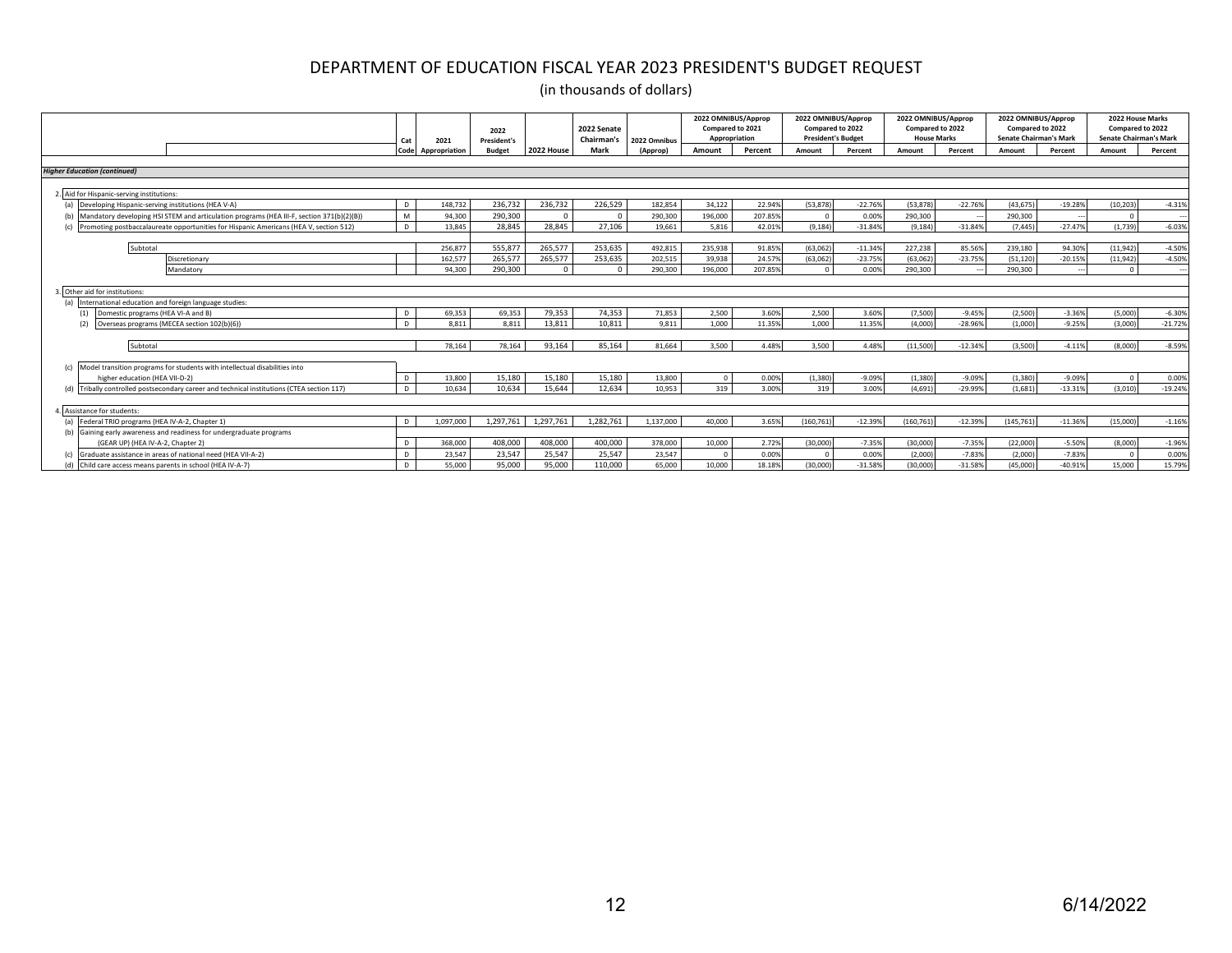|                                                                                                           | Cat  | 2021          | 2022<br><b>President's</b> |            | 2022 Senate<br>Chairman's | 2022 Omnibus | 2022 OMNIBUS/Approp<br>Compared to 2021<br>Appropriation |            | 2022 OMNIBUS/Approp<br>Compared to 2022<br><b>President's Budget</b> |                          | 2022 OMNIBUS/Approp<br>Compared to 2022<br><b>House Marks</b> |            | 2022 OMNIBUS/Approp<br>Compared to 2022<br><b>Senate Chairman's Mark</b> |            | 2022 House Marks<br>Compared to 2022<br><b>Senate Chairman's Mark</b> |            |
|-----------------------------------------------------------------------------------------------------------|------|---------------|----------------------------|------------|---------------------------|--------------|----------------------------------------------------------|------------|----------------------------------------------------------------------|--------------------------|---------------------------------------------------------------|------------|--------------------------------------------------------------------------|------------|-----------------------------------------------------------------------|------------|
|                                                                                                           | Code | Appropriation | <b>Budget</b>              | 2022 House | Mark                      | (Approp)     | Amount                                                   | Percent    | Amount                                                               | Percent                  | Amount                                                        | Percent    | Amount                                                                   | Percent    | Amount                                                                | Percent    |
| <b>Higher Education (continued)</b>                                                                       |      |               |                            |            |                           |              |                                                          |            |                                                                      |                          |                                                               |            |                                                                          |            |                                                                       |            |
|                                                                                                           |      |               |                            |            |                           |              |                                                          |            |                                                                      |                          |                                                               |            |                                                                          |            |                                                                       |            |
| 5. Fund for the improvement of post secondary education (FIPSE) (HEA VII-B) <sup>1</sup>                  | D    | 41,000        | 76,000                     | 168,015    | 239,665                   | 325,400      | 284,400                                                  | 693.66%    | 249,400                                                              | 328.16%                  | 157,385                                                       | 93.67%     | 85,735                                                                   | 35.77%     | 71,650                                                                | 42.65%     |
| Teacher quality partnership (HEA II-A)                                                                    | D    | 52,092        | 132,092                    | 132,092    | 90,000                    | 59,092       | 7,000                                                    | 13.44%     | (73,000)                                                             | $-55.26%$                | (73.000)                                                      | $-55.26%$  | (30, 908)                                                                | $-34.34%$  | (42,092)                                                              | $-31.87%$  |
| Teacher quality partnership (HEA II-A)                                                                    | M    |               | 280,000                    | $\Omega$   |                           |              | $\Omega$                                                 |            | (280,000                                                             | $-100.00%$               |                                                               |            | $\Omega$                                                                 |            |                                                                       |            |
| Hawkins Centers of Excellence (HEA II-B-2)                                                                | D    | $\Omega$      | 20,000                     | 20,000     | 20,000                    |              | $\Omega$                                                 |            | (20,000)                                                             | $-100.00%$               | (20.000)                                                      | $-100.00%$ | (20,000)                                                                 | $-100.00%$ |                                                                       | 0.00%      |
| Hawkins Centers of Excellence (HEA II-B-2)                                                                | M    | $\sqrt{ }$    | 40,000                     | $\Omega$   |                           |              | $\Omega$                                                 |            | (40,000)                                                             | $-100.00%$               |                                                               |            | $\sqrt{ }$                                                               |            |                                                                       |            |
| 10. Health professionals of the future (proposed legislation)                                             | M    |               | 200,000                    | $^{\circ}$ |                           | $\Omega$     | $\Omega$                                                 |            | (200,000)                                                            | $-100.00%$               |                                                               |            | $\Omega$                                                                 |            |                                                                       |            |
| 11. Completion Grants (proposed legislation)                                                              | M    |               | 6.200.000                  | $\Omega$   |                           |              | $\Omega$                                                 |            | (6.200.000                                                           | $-100.00%$               |                                                               |            | $\Omega$                                                                 |            |                                                                       |            |
|                                                                                                           |      |               |                            |            |                           |              |                                                          |            |                                                                      |                          |                                                               |            |                                                                          |            |                                                                       |            |
| <b>Total</b>                                                                                              |      | 2,956,223     | 10,769,267                 | 3,430,757  | 3,383,375                 | 3,734,576    | 778,353                                                  | 26.33%     | (7,034,691)                                                          | $-65.32%$                | 303,819                                                       | 8.86%      | 351,201                                                                  | 10.38%     | (47, 382)                                                             | $-1.38%$   |
| Discretionary                                                                                             |      | 2.541.661     | 3.308.802                  | 3,430,757  | 3,383,375                 | 2,994,111    | 452,450                                                  | 17,809     | (314, 691)                                                           | $-9.51%$                 | (436,646)                                                     | $-12.73%$  | (389, 264)                                                               | $-11.51%$  | (47, 382)                                                             | $-1.389$   |
| Mandatory                                                                                                 | M    | 414.562       | 7.460.465                  |            |                           | 740.465      | 325.903                                                  | 78.61%     | (6.720.000)                                                          | $-90.07%$                | 740.465                                                       |            | 740.465                                                                  |            |                                                                       |            |
| <sup>1</sup> Includes \$249,400k in Community Projects/Congressionally Directed Spending in 2022 Omnibus. |      |               |                            |            |                           |              |                                                          |            |                                                                      |                          |                                                               |            |                                                                          |            |                                                                       |            |
| <b>Howard University</b>                                                                                  |      |               |                            |            |                           |              |                                                          |            |                                                                      |                          |                                                               |            |                                                                          |            |                                                                       |            |
|                                                                                                           |      |               |                            |            |                           |              |                                                          |            |                                                                      |                          |                                                               |            |                                                                          |            |                                                                       |            |
| General support (20 U.S.C. 121 et seg.)                                                                   | D    | 216.693       | 226.693                    | 226,693    | 226.693                   | 216.693      | $\sqrt{2}$                                               | 0.00%      | (10.000)                                                             | $-4.41%$                 | (10.000)                                                      | $-4.41%$   | (10.000)                                                                 | $-4.41%$   |                                                                       | 0.00%      |
| Howard University Hospital (20 U.S.C. 128)                                                                | D.   | 34,325        | 34,325                     | 184,325    | 84,325                    | 127,325      | 93,000                                                   | 270.94%    | 93,000                                                               | 270.94%                  | (57,000)                                                      | $-30.92%$  | 43,000                                                                   | 50.99%     | (100,000)                                                             | $-54.25%$  |
|                                                                                                           |      |               |                            |            |                           |              |                                                          |            |                                                                      |                          |                                                               |            |                                                                          |            |                                                                       |            |
| Total                                                                                                     | D.   | 251.018       | 261.018                    | 411.018    | 311.018                   | 344.018      | 93,000                                                   | 37.05%     | 83,000                                                               | 31.80%                   | (67.000)                                                      | $-16.30%$  | 33,000                                                                   | 10.61%     | (100,000)                                                             | $-24.33%$  |
|                                                                                                           |      |               |                            |            |                           |              |                                                          |            |                                                                      |                          |                                                               |            |                                                                          |            |                                                                       |            |
| College Housing and Academic Facilities Loans Program Account (HEA section 121)                           |      |               |                            |            |                           |              |                                                          |            |                                                                      |                          |                                                               |            |                                                                          |            |                                                                       |            |
|                                                                                                           |      |               |                            |            |                           |              |                                                          |            |                                                                      |                          |                                                               |            |                                                                          |            |                                                                       |            |
| Federal administration (FCRA section 505(e))                                                              | D    | 435           | 435                        | 435        | 435                       | 435          | $\Omega$                                                 | 0.00%      | $\Omega$                                                             | 0.00%                    |                                                               | 0.00%      | $\Omega$                                                                 | 0.00%      |                                                                       | 0.00%      |
| Reestimate of existing loan subsidies                                                                     | M    | 145           |                            |            |                           |              | (145)                                                    | $-100.00%$ | $\Omega$                                                             | $\overline{\phantom{a}}$ |                                                               |            | $\Omega$                                                                 |            | $\Omega$                                                              | ٠.         |
|                                                                                                           |      |               |                            |            |                           |              |                                                          |            |                                                                      |                          |                                                               |            |                                                                          |            |                                                                       |            |
| <b>Total</b>                                                                                              |      | 580           | 435                        | 435        | 435                       | 435          | (145)                                                    | $-25.00%$  |                                                                      | 0.00%                    |                                                               | 0.00%      | $\mathbf{r}$                                                             | 0.00%      |                                                                       | 0.00%      |
| Discretionary                                                                                             | D    | 435           | 435                        | 435        | 435                       | 435          | $\Omega$                                                 | 0.009      |                                                                      | 0.00%                    |                                                               | 0.00%      | $\Omega$                                                                 | 0.00%      |                                                                       | 0.00%      |
| Mandatory                                                                                                 | M    | 145           | $\Omega$                   | $\Omega$   | $\Omega$                  | $\Omega$     | (145)                                                    | $-100.009$ |                                                                      |                          |                                                               |            | $\sim$                                                                   |            |                                                                       |            |
|                                                                                                           |      |               |                            |            |                           |              |                                                          |            |                                                                      |                          |                                                               |            |                                                                          |            |                                                                       |            |
| College Housing and Academic Facilities Loans Liquidating Account (HEA section 121)                       | M    | (3,015)       | (3,015)                    | (3,015)    | $\overline{0}$            | (3,015)      | $\mathbf{0}$                                             | $0.00\%$   | $\mathbf{0}$                                                         | 0.00%                    | $\Omega$                                                      | 0.00%      | (3,015)                                                                  | ---        | 3.015                                                                 | $-100.00%$ |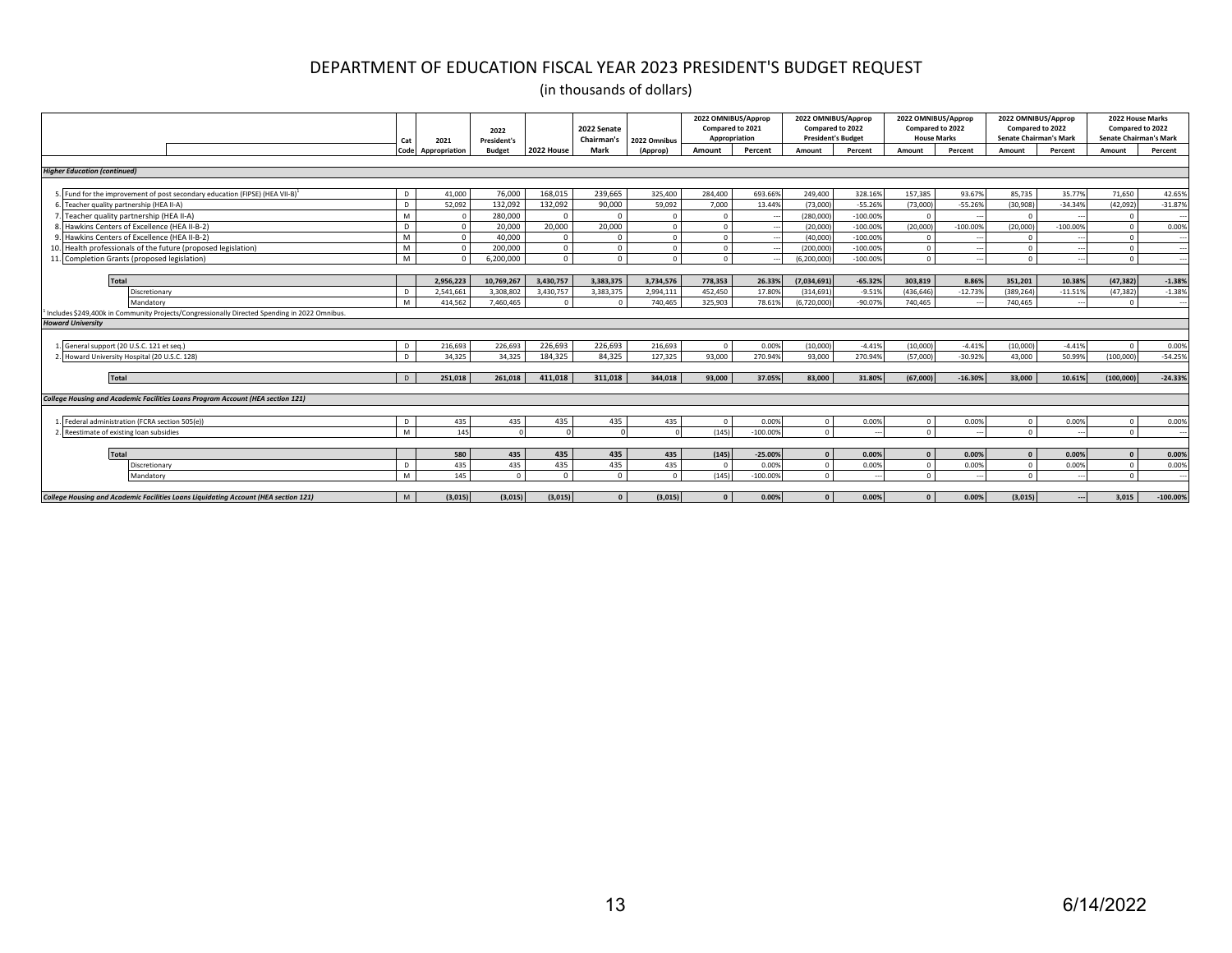|                                                                                         | Cat<br>Code  | 2021          | 2022<br>President's | 2022 House | 2022 Senate<br>Chairman's<br>Mark | 2022 Omnibus<br>(Approp) | 2022 OMNIBUS/Approp<br>Compared to 2021<br>Appropriation<br>Amount | Percent    | 2022 OMNIBUS/Approp<br>Compared to 2022<br><b>President's Budget</b><br>Amount | Percent   | 2022 OMNIBUS/Approp<br>Compared to 2022<br><b>House Marks</b><br>Amount | Percent   | 2022 OMNIBUS/Approp<br>Compared to 2022<br>Senate Chairman's Mark<br>Amount | Percent   | 2022 House Marks<br>Compared to 2022<br><b>Senate Chairman's Mark</b><br>Amount | Percent    |
|-----------------------------------------------------------------------------------------|--------------|---------------|---------------------|------------|-----------------------------------|--------------------------|--------------------------------------------------------------------|------------|--------------------------------------------------------------------------------|-----------|-------------------------------------------------------------------------|-----------|-----------------------------------------------------------------------------|-----------|---------------------------------------------------------------------------------|------------|
|                                                                                         |              | Appropriation | <b>Budget</b>       |            |                                   |                          |                                                                    |            |                                                                                |           |                                                                         |           |                                                                             |           |                                                                                 |            |
| Historically Black College and University Capital Financing Program Account (HEA III-D) |              |               |                     |            |                                   |                          |                                                                    |            |                                                                                |           |                                                                         |           |                                                                             |           |                                                                                 |            |
|                                                                                         |              |               |                     |            |                                   |                          |                                                                    |            |                                                                                |           |                                                                         |           |                                                                             |           |                                                                                 |            |
| Federal administration (FCRA section 505(e))                                            | D            | 334           | 334                 | 334        | 334                               | 334                      | $\Omega$                                                           | 0.00%      | $\Omega$                                                                       | 0.00%     | $\Omega$                                                                | 0.00%     | $\mathbf{0}$                                                                | 0.00%     | $\sqrt{2}$                                                                      | 0.00%      |
| Loan subsidies                                                                          | D            | 22,150        | 22,150              | 24,150     | 20.150                            | 20,150                   | (2.000)                                                            | $-9.03%$   | (2.000)                                                                        | $-9.03%$  | (4,000)                                                                 | $-16.569$ | $\overline{0}$                                                              | 0.00%     | (4,000)                                                                         | $-16.56%$  |
| Modification of existing loan subsidies--Public and Private Deferments                  | D.           | 26,000        |                     |            |                                   |                          | (26,000)                                                           | $-100.009$ | $\Omega$                                                                       |           | - 0                                                                     |           | $\Omega$                                                                    |           |                                                                                 |            |
| Modification of existing loan subsidies--Loan Forgiveness                               | M            | 1,695,000     |                     |            |                                   |                          | (1,695,000)                                                        | $-100.009$ | $\Omega$                                                                       |           | $\Omega$                                                                |           | $\circ$                                                                     |           |                                                                                 |            |
| Reestimate of existing loan subsidies                                                   | M            | 17,914        | $\Omega$            |            |                                   |                          | (17, 914)                                                          | $-100.009$ | $\Omega$                                                                       |           | $\Omega$                                                                |           | $\Omega$                                                                    |           | $\Omega$                                                                        |            |
|                                                                                         |              |               |                     |            |                                   |                          |                                                                    |            |                                                                                |           |                                                                         |           |                                                                             |           |                                                                                 |            |
| <b>Total</b>                                                                            |              | 1,761,398     | 20,484              | 24,484     | 20,484                            | 20,484                   | (1,740,914)                                                        | $-98.84%$  | $\sqrt{ }$                                                                     | 0.00%     | (4,000)                                                                 | $-16.34%$ | $\Omega$                                                                    | 0.00%     | (4,000)                                                                         | $-16.34%$  |
| Discretionary                                                                           | D.           | 48.484        | 20,484              | 24,484     | 20,484                            | 20,484                   | (28,000)                                                           | $-57.759$  | $\circ$                                                                        | 0.00%     | (4,000)                                                                 | $-16.349$ | $\circ$                                                                     | 0.00%     | (4,000)                                                                         | $-16.34%$  |
| Mandatory                                                                               | M            | 1,712,914     | $\Omega$            | $\Omega$   | $\Omega$                          | $\Omega$                 | (1,712,914)                                                        | $-100.00%$ | $\Omega$                                                                       |           | $\Omega$                                                                |           | $\Omega$                                                                    |           | $\Omega$                                                                        |            |
|                                                                                         |              |               |                     |            |                                   |                          |                                                                    |            |                                                                                |           |                                                                         |           |                                                                             |           |                                                                                 |            |
| <b>Higher Education Facilities Loans Liquidating Account (HEA section 121)</b>          | M            | (585)         | (585)               | (585)      | $\Omega$                          | (585)                    | $\Omega$                                                           | 0.00%      | $\Omega$                                                                       | 0.00%     | $\sqrt{ }$                                                              | 0.00%     | (585)                                                                       |           | 585                                                                             | $-100.00%$ |
|                                                                                         |              |               |                     |            |                                   |                          |                                                                    |            |                                                                                |           |                                                                         |           |                                                                             |           |                                                                                 |            |
| College Housing Loans Liquidating Account (HEA section 121)                             | M            | (1,760)       | (1,760)             | (1,760)    | $\Omega$                          | (1,760)                  | $\Omega$                                                           | 0.00%      | $\mathbf{r}$                                                                   | 0.00%     |                                                                         | 0.00%     | (1,760)                                                                     |           | 1,760                                                                           | $-100.00%$ |
| <b>Institute of Education Sciences</b>                                                  |              |               |                     |            |                                   |                          |                                                                    |            |                                                                                |           |                                                                         |           |                                                                             |           |                                                                                 |            |
|                                                                                         |              |               |                     |            |                                   |                          |                                                                    |            |                                                                                |           |                                                                         |           |                                                                             |           |                                                                                 |            |
| Research and statistics:                                                                |              |               |                     |            |                                   |                          |                                                                    |            |                                                                                |           |                                                                         |           |                                                                             |           |                                                                                 |            |
| (a) Research, development, and dissemination (ESRA I-A, B and D, except section 174)    | D.           | 197,877       | 267,880             | 260,880    | 267,880                           | 204,877                  | 7,000                                                              | 3.54%      | (63,003)                                                                       | $-23.52%$ | (56,003)                                                                | $-21.47%$ | (63,003)                                                                    | $-23.52%$ | 7,000                                                                           | 2.68%      |
| Statistics (ESRA I-C)                                                                   | D.           | 111.500       | 111,500             | 114,500    | 111.500                           | 111,500                  | $\mathbf{0}$                                                       | 0.00%      | $\Omega$                                                                       | 0.00%     | (3.000)                                                                 | $-2.62%$  | $\overline{0}$                                                              | 0.00%     | (3.000)                                                                         | $-2.62%$   |
|                                                                                         |              |               |                     |            |                                   |                          |                                                                    |            |                                                                                |           |                                                                         |           |                                                                             |           |                                                                                 |            |
| 2. Regional educational laboratories (ESRA section 174)                                 | D.           | 57.022        | 57,022              | 59.022     | 60.022                            | 58.733                   | 1,711                                                              | 3.00%      | 1.711                                                                          | 3.00%     | (289)                                                                   | $-0.49%$  | (1, 289)                                                                    | $-2.15%$  | 1.000                                                                           | 1.69%      |
|                                                                                         |              |               |                     |            |                                   |                          |                                                                    |            |                                                                                |           |                                                                         |           |                                                                             |           |                                                                                 |            |
| Assessment (NAEPAA):                                                                    |              |               |                     |            |                                   |                          |                                                                    |            |                                                                                |           |                                                                         |           |                                                                             |           |                                                                                 |            |
| National assessment (section 303)<br>(a)                                                | D            | 165,000       | 180,000             | 205,000    | 180,000                           | 180,000                  | 15,000                                                             | 9.09%      | $\overline{0}$                                                                 | 0.00%     | (25,000)                                                                | $-12.20%$ | $\circ$                                                                     | 0.00%     | (25,000)                                                                        | $-12.20%$  |
| National Assessment Governing Board (section 302)                                       | n.           | 7.745         | 7,745               | 7.745      | 7.745                             | 7.745                    | $\Omega$                                                           | 0.009      | $\Omega$                                                                       | 0.00%     |                                                                         | 0.00%     | $\Omega$                                                                    | 0.00%     |                                                                                 | 0.00%      |
|                                                                                         |              |               |                     |            |                                   |                          |                                                                    |            |                                                                                |           |                                                                         |           |                                                                             |           |                                                                                 |            |
| Subtotal                                                                                |              | 172.745       | 187.745             | 212.745    | 187.745                           | 187.745                  | 15,000                                                             | 8.68%      | $\Omega$                                                                       | 0.00%     | (25.000)                                                                | $-11.75%$ | $\circ$                                                                     | 0.00%     | (25.000)                                                                        | $-11.759$  |
|                                                                                         |              |               |                     |            |                                   |                          |                                                                    |            |                                                                                |           |                                                                         |           |                                                                             |           |                                                                                 |            |
| Research in special education (ESRA, Part E)                                            | D            | 58,500        | 58,500              | 59.500     | 65.000                            | 60,255                   | 1,755                                                              | 3.00%      | 1.755                                                                          | 3.00%     | 755                                                                     | 1.27%     | (4, 745)                                                                    | $-7.30%$  | 5.500                                                                           | 9.24%      |
| Statewide longitudinal data systems (ETAA section 208)                                  |              | 33.500        | 33,500              | 34,500     | 33,500                            | 33,500                   | $\Omega$                                                           | 0.009      | $\Omega$                                                                       | 0.00%     | (1.000)                                                                 | $-2.90%$  | $\Omega$                                                                    | 0.00%     | (1,000)                                                                         | $-2.90%$   |
| Special education studies and evaluations (IDEA, section 664)                           | D            | 11,318        | 21,318              | 21,318     | 21,318                            | 13,318                   | 2,000                                                              | 17.679     | (8,000)                                                                        | $-37.53%$ | (8,000)                                                                 | $-37.53%$ | (8,000)                                                                     | $-37.53%$ |                                                                                 | 0.00%      |
| Program Administration                                                                  | $\mathsf{D}$ | $\Omega$      |                     | $\Omega$   | 67,527                            | 67.093                   | 67.093                                                             |            | 67.093                                                                         |           | 67.093                                                                  |           | (434)                                                                       | $-0.64%$  | 67,527                                                                          |            |
|                                                                                         |              |               |                     |            |                                   |                          |                                                                    |            |                                                                                |           |                                                                         |           |                                                                             |           |                                                                                 |            |
| Total                                                                                   | D            | 642.462       | 737.465             | 762.465    | 814.492                           | 737.021                  | 94.559                                                             | 14.72%     | (444)                                                                          | $-0.06%$  | (25.444)                                                                | $-3.34%$  | (77.471)                                                                    | $-9.51%$  | 52.027                                                                          | 6.82%      |